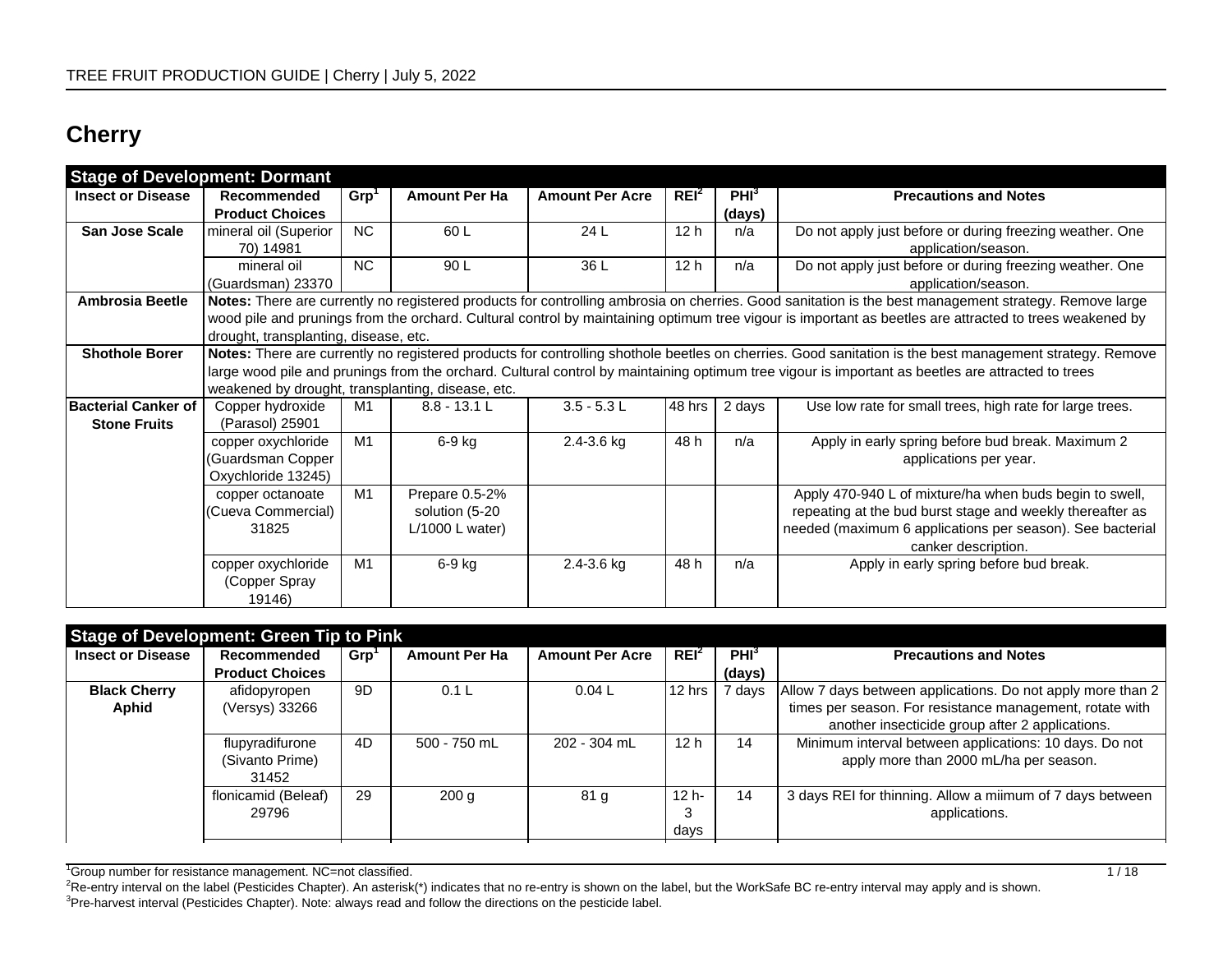|                          | <b>Stage of Development: Green Tip to Pink</b> |                |                      |                        |                  |                  |                                                            |  |  |  |  |  |
|--------------------------|------------------------------------------------|----------------|----------------------|------------------------|------------------|------------------|------------------------------------------------------------|--|--|--|--|--|
| <b>Insect or Disease</b> | Recommended                                    | <b>Grp</b>     | <b>Amount Per Ha</b> | <b>Amount Per Acre</b> | REI <sup>2</sup> | PHI <sup>3</sup> | <b>Precautions and Notes</b>                               |  |  |  |  |  |
|                          | <b>Product Choices</b>                         |                |                      |                        |                  | (days)           |                                                            |  |  |  |  |  |
|                          | sulfoxaflor (Closer)                           | 4C             | 100-200 mL           | 40-80 mL               | 12 h             |                  | Do not apply more than 2 times/season. Spray interval:     |  |  |  |  |  |
|                          | 30826                                          |                |                      |                        |                  |                  | minimum 7 days.                                            |  |  |  |  |  |
| <b>European Red Mite</b> | mineral oil                                    | N <sub>C</sub> | 45 L                 | 18.2L                  | 12 <sub>h</sub>  | n/a              | Use sufficient water volume to ensure thorough coverage of |  |  |  |  |  |
|                          | (Guardsman) 23370                              |                |                      |                        |                  |                  | the trees.                                                 |  |  |  |  |  |

| <b>Stage of Development: Pink</b> |                         |                  |                      |                        |                  |                  |                                                                |
|-----------------------------------|-------------------------|------------------|----------------------|------------------------|------------------|------------------|----------------------------------------------------------------|
| <b>Insect or Disease</b>          | Recommended             | Grp <sup>1</sup> | <b>Amount Per Ha</b> | <b>Amount Per Acre</b> | REI <sup>2</sup> | PHI <sup>3</sup> | <b>Precautions and Notes</b>                                   |
|                                   | <b>Product Choices</b>  |                  |                      |                        |                  | (days)           |                                                                |
| <b>Brown Rot</b>                  | pyraclostrobin +        | $\sqrt{7} + 11$  | $0.3 - 0.4 L$        | $0.12 - 0.16$          | $12h -$          | 0 days           | Limit sprays of Group 11 fungicides to 2 sprays/season.        |
|                                   | fluxapyroxad            |                  |                      |                        | 12               |                  | REI's: hand thinning - 12 days, hand harvesting - 1 days,      |
|                                   | (Merivon) 33951         |                  |                      |                        | days             |                  | mechanical harvesting and all other activities - 12 hours.     |
|                                   | pydiflumetofen +        | $7 + 3$          | 1 <sup>L</sup>       | 405 ml                 | 12               | 0 days           | Max 2 applications per year, then switch to a non-Group 7      |
|                                   | difenoconazole          |                  |                      |                        | hours            |                  | and 3 fungicide. Application interval: 7 - 14 days.            |
|                                   | (Miravis Duo) 33206     |                  |                      |                        |                  |                  |                                                                |
|                                   | mefentrifluconazole     | 3                | $0.25 - 0.375$ L     | $0.1 - 0.15$ L         | 12               | $\Omega$         | Do not make more than 2 sequential applications before         |
|                                   | (Cevya) 33405           |                  |                      |                        | hours            |                  | alternating to a non-group 3 fungicide registered for the      |
|                                   |                         |                  |                      |                        |                  |                  | same use. Begin applications prior to disease development.     |
|                                   |                         |                  |                      |                        |                  |                  | Apply an additional applic. at an interval of 7 - 14 days if   |
|                                   |                         |                  |                      |                        |                  |                  | disease persists or weather conditions are favourable for      |
|                                   |                         |                  |                      |                        |                  |                  | disease development.                                           |
|                                   | fluopyram $+$           | $7 + 11$         | 300-400 mL           | 121-162 mL             | 12 <sub>h</sub>  | 1 day            | Use higher rate for high disease pressure. Rotate with         |
|                                   | trifloxystrobin (Luna   |                  |                      |                        |                  |                  | fungicides from other groups. Limit use of group 11            |
|                                   | Sensation) 32107        |                  |                      |                        |                  |                  | fungicides to 2 applications per season.                       |
|                                   | metconazole             | 3                | $175 - 245$ g        | $71 - 99$ g            | $12h -$          | 14               | Use in rotation with fungicides from other groups from pink to |
|                                   | (Quash 30402)           |                  |                      |                        | 9                |                  | petal fall. Maximum 1 application/season. REI of 9 days is for |
|                                   |                         |                  |                      |                        | days             |                  | thinning.                                                      |
|                                   | <b>BLAD</b> polypeptide | M <sub>12</sub>  | $1.5 - 3.3 L$        | $0.6 - 1.3$ L          | 24 h*            | $\mathbf 0$      | Suppression only. Use preventatively at pink, full bloom and   |
|                                   | (Fracture) 32139        |                  |                      |                        |                  |                  | petal fall. Maximum 3 applications/season.                     |
|                                   | fluxapyroxad            | $\overline{7}$   | 333 mL               | 135 mL                 | 12h              | $\Omega$         | The use of a non-ionic surfactant (0.125%) is recommended.     |
|                                   | (Sercadis) 31697        |                  |                      |                        |                  |                  | Begin treatment when conditions favour disease                 |
|                                   |                         |                  |                      |                        |                  |                  | development. Apply a second spray 7-14 days up to blossom      |
|                                   |                         |                  |                      |                        |                  |                  | if conditions for disease development persist. Maximum         |
|                                   |                         |                  |                      |                        |                  |                  | amount per season: 1 L/ha (405 mL/acre). Maximum 3             |
|                                   |                         |                  |                      |                        |                  |                  | applications per season.                                       |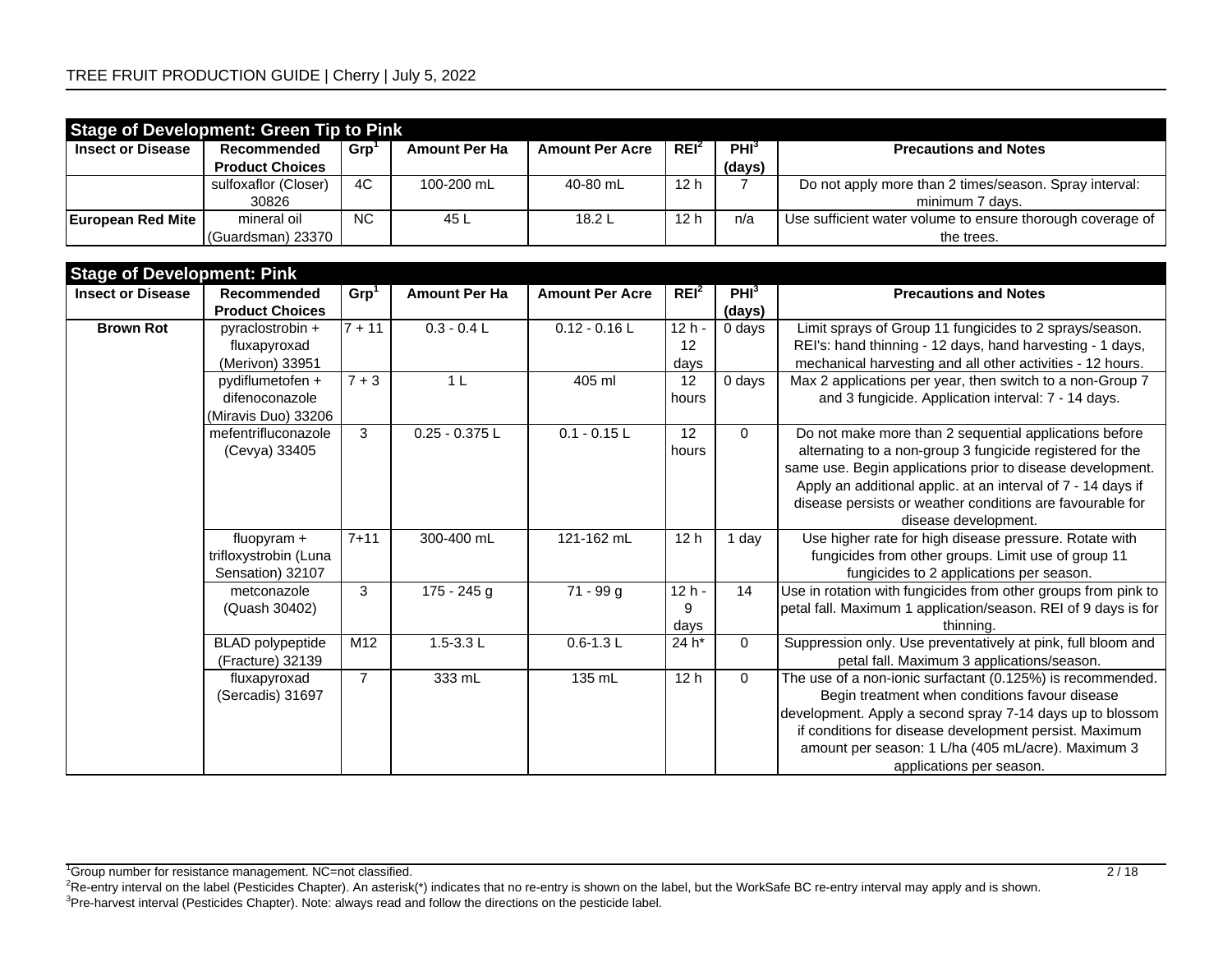|                          | <b>Stage of Development: Blossom</b> |                  |                      |                        |                  |                      |                                                                 |
|--------------------------|--------------------------------------|------------------|----------------------|------------------------|------------------|----------------------|-----------------------------------------------------------------|
| <b>Insect or Disease</b> | Recommended                          | Grp <sup>1</sup> | <b>Amount Per Ha</b> | <b>Amount Per Acre</b> | REI <sup>2</sup> | PHI <sup>3</sup>     | <b>Precautions and Notes</b>                                    |
|                          | <b>Product Choices</b>               |                  |                      |                        |                  | (days)               |                                                                 |
| <b>Brown Rot</b>         | pyraclostrobin +                     | $7 + 11$         | $0.3 - 0.4 L$        | $0.12 - 0.16$ L        | $12h -$          | 0 days               | Limit sprays of Group 11 fungicides to 2 sprays/season.         |
|                          | fluxapyroxad                         |                  |                      |                        | 12               |                      | REI's: hand thinning - 12 days, hand harvesting - 1 days,       |
|                          | (Merivon) 33951                      |                  |                      |                        | days             |                      | mechanical harvesting and all other activities - 12 hours.      |
|                          | pydiflumetofen +                     | $7 + 3$          | 1 <sub>L</sub>       | 405 ml                 | 12               | $\overline{0}$ days  | Max 2 applications per year, then switch to a non-Group 7       |
|                          | difenoconazole                       |                  |                      |                        | hours            |                      | and 3 fungicide. Application interval: 7 - 14 days.             |
|                          | (Miravis Duo) 33206                  |                  |                      |                        |                  |                      |                                                                 |
|                          | chlorothalonil (Bravo                | M <sub>5</sub>   | $5 - 7L$             | $2.0 - 2.83$ L         |                  | $\overline{40}$ days | Do not apply Bravo after shuck split. Use higher rate for trees |
|                          | ZNC) 33515                           |                  |                      |                        |                  |                      | over 6 m in height. Refer to label for specific REI's for       |
|                          |                                      |                  |                      |                        |                  |                      | thinning activities.                                            |
|                          | mefentrifluconazole                  | 3                | $0.25 - 0.375$ L     | $0.1 - 0.15$ L         | $\overline{12}$  | $\mathbf 0$          | Do not make more than 2 sequential applications before          |
|                          | (Cevya) 33405                        |                  |                      |                        | hours            |                      | alternating to a non-group 3 fungicide registered for the       |
|                          |                                      |                  |                      |                        |                  |                      | same use. Begin applications prior to disease development.      |
|                          |                                      |                  |                      |                        |                  |                      | Apply an additional applic. at an interval of 7 - 14 days if    |
|                          |                                      |                  |                      |                        |                  |                      | disease persists or weather conditions are favourable for       |
|                          |                                      |                  |                      |                        |                  |                      | disease development.                                            |
|                          | fluopyram +                          | $7 + 11$         | 300-400 mL           | 121-162 mL             | 12 <sub>h</sub>  | 1 day                | Use higher rate for high disease pressure. Rotate with          |
|                          | trifloxystrobin (Luna                |                  |                      |                        |                  |                      | fungicides from other groups. Limit use of group 11             |
|                          | Sensation) 32107                     |                  |                      |                        |                  |                      | fungicides to 2 applications per season.                        |
|                          | Isofetamid (Kenja)                   | $\overline{7}$   | $913$ ml             | 369 ml                 | 12 hrs           | $\mathbf{1}$         | Suppression only. Apply with a silicone surfactant. Do not      |
|                          | 31758                                |                  |                      |                        |                  |                      | apply more than 2 consecutive Group 7 applications.             |
|                          |                                      |                  |                      |                        |                  |                      | Maximum of 3 applications per year.                             |
|                          | metconazole                          | $\overline{3}$   | $175 - 245$ g        | $71 - 99$ g            | $12h -$          | 14                   | Use in rotation with fungicides from other groups from pink to  |
|                          | (Quash 30402)                        |                  |                      |                        | 9                |                      | petal fall. Maximum 1 application/season. REI of 9 days is for  |
|                          |                                      |                  |                      |                        | days             |                      | thinning.                                                       |
|                          | copper octanoate                     | M1               | Prepare 0.5-2%       |                        | 4 h              | $\mathbf{1}$         | Apply 470-940 L of mixture/ha (190-380 L/acre) at delayed       |
|                          | (Cueva Commercial)                   |                  | solution (5-20       |                        |                  |                      | dormant (bud swell), popcorn, full bloom and petal fall stages  |
|                          | 31825                                |                  | $L/1000$ L water)    |                        |                  |                      | for blossom blight control.                                     |
|                          | fluxapyroxad                         | $\overline{7}$   | 333 mL               | 135 mL                 | 12 <sub>h</sub>  | $\mathbf 0$          | The use of a non-ionic surfactant (0.125 % $v/v$ ) is           |
|                          | (Sercadis) 31697                     |                  |                      |                        |                  |                      | recommended.                                                    |
|                          | triforine (Funginex)                 | $\mathbf{3}$     | 2.5L                 | 1 <sub>L</sub>         | 48 h             | See                  | Do not apply after bloom.                                       |
|                          | 27686                                |                  |                      |                        |                  | notes                |                                                                 |
|                          | fenhexamid                           | 17               | $1.7$ kg             | 690 g                  | 4 h              | 1                    | Avoid more than 2 consecutive applications.                     |
|                          | (Elevate) 25900                      |                  |                      |                        |                  |                      |                                                                 |
|                          | propiconazole                        | 3                | 500 mL               | 200 mL                 | 3                | 3                    | Caution- mildew resistance to group 3 fungicides may be         |
|                          | (Topas 30163, Jade                   |                  |                      |                        | days             |                      | developing. Limit use of group 3 fungicides (Indar, Nova,       |
|                          | 24030, Tilt 19346)                   |                  |                      |                        |                  |                      | Topas, Jade, Tilt, Quash) to 2 sprays/season. Rotate with       |
|                          |                                      |                  |                      |                        |                  |                      | fungicides from different groups.                               |
|                          | boscalid (Cantus)                    | $\overline{7}$   | 370g                 | 150 g                  | 12h              | 0                    | Avoid more than 2 consecutive applications.                     |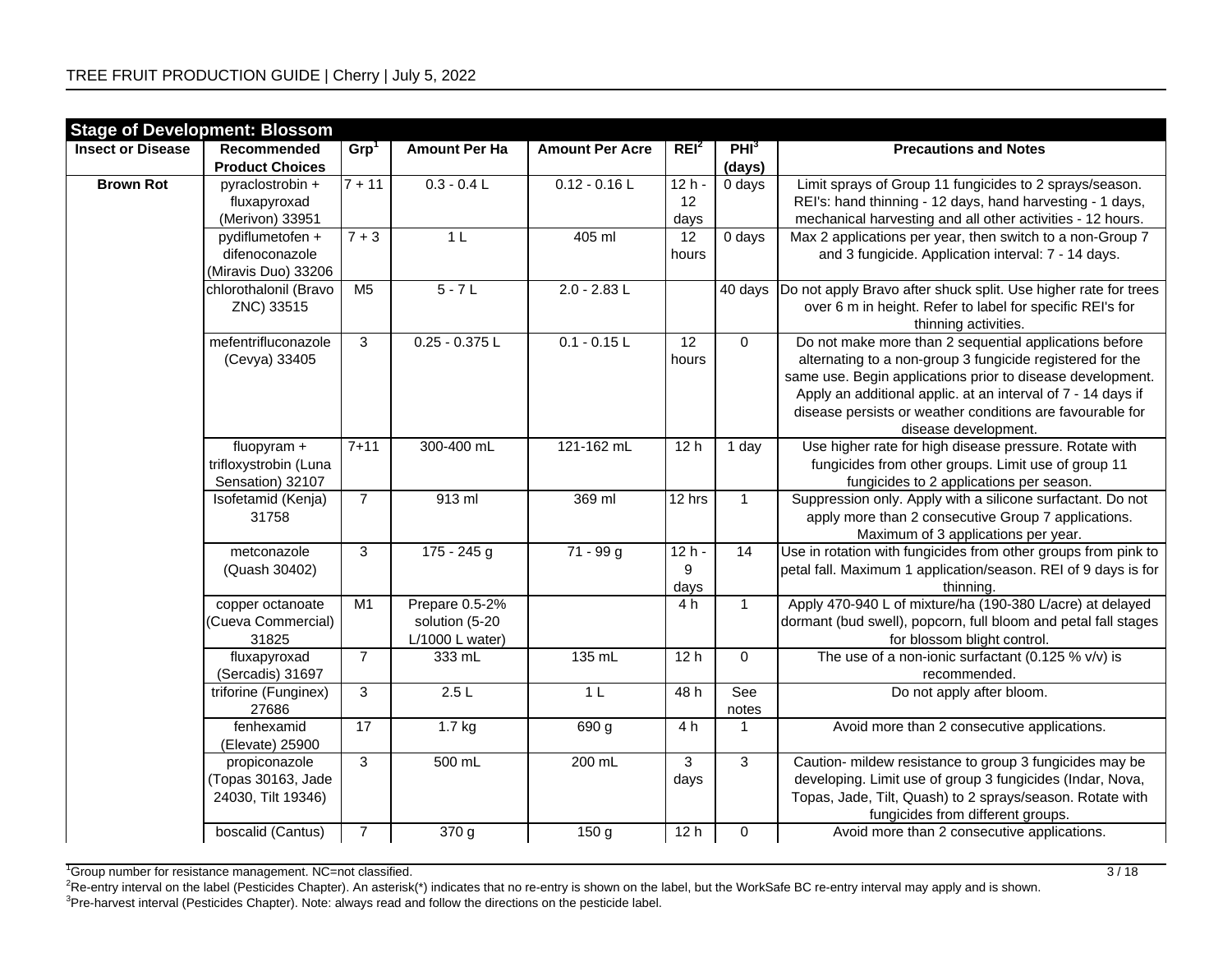| <b>Stage of Development: Blossom</b>              |                                                      |                     |                               |                               |                            |                            |                                                                                                                                                                                                                                                |
|---------------------------------------------------|------------------------------------------------------|---------------------|-------------------------------|-------------------------------|----------------------------|----------------------------|------------------------------------------------------------------------------------------------------------------------------------------------------------------------------------------------------------------------------------------------|
| <b>Insect or Disease</b>                          | Recommended<br><b>Product Choices</b>                | Grp <sup>1</sup>    | <b>Amount Per Ha</b>          | <b>Amount Per Acre</b>        | REI <sup>2</sup>           | PHI <sup>3</sup><br>(days) | <b>Precautions and Notes</b>                                                                                                                                                                                                                   |
|                                                   | 30141                                                |                     |                               |                               |                            |                            |                                                                                                                                                                                                                                                |
|                                                   | fenbuconazole<br>(Indar) 27294                       | $\overline{3}$      | 140 g                         | 57g                           | 12h                        | $\mathbf{1}$               | Caution- mildew resistance to group 3 fungicides may be<br>developing. Limit use of group 3 fungicides (Indar, Nova,<br>Topas, Jade, Tilt, Quash) to 2 sprays/season. Rotate with<br>fungicides from different groups.                         |
|                                                   | <b>Bacillus subtilis</b><br>(Serenade Opti)<br>31666 | 44                  | $1.1 - 1.7$ kg                | 445-688 g                     | $24 h*$                    | $\mathbf 0$                | Suppression only. Begin at early bloom and repeat at 7 day<br>intervals through petal fall.                                                                                                                                                    |
|                                                   | myclobutanil (Nova<br>40WP) 22399                    | $\overline{3}$      | 340 g                         | 140 g                         | $12h -$<br>12<br>days      | $\mathbf{1}$               | Caution - mildew resistance to Group 3 fungicides may be<br>developing. Limit use of group 3 fungicides (Indar, Nova,<br>Topas, Jade, Tilt, Quash) to 2 sprays/season. Rotate with<br>fungicides from others groups. 12 days REI for thinning. |
|                                                   | thiophanate-methyl<br>(Senator 50SC)<br>32096        | $\mathbf{1}$        | 2.45L                         | 1 <sub>L</sub>                | $24 h*$                    | $\mathbf{1}$               | Maximum 2 applications/season                                                                                                                                                                                                                  |
|                                                   | boscalid +<br>pyraclostrobin<br>(Pristine WG) 27985  | $\overline{7}$ + 11 | 750 g - 1 kg                  | $304 g - 405 g$               | dry-<br>10<br>days         | $\mathbf 0$                | Limit sprays of class 11 fungicides (Flint, Cabrio, Pristine) to<br>2 per season for resistance management. 10 days REI for<br>thinning.                                                                                                       |
|                                                   | penthiopyrad<br>(Fontelis) 30331                     | $\overline{7}$      | 1.0-1.75 $L$                  | 405-709 mL                    | 12h                        | $\mathbf 0$                | Do not apply more than 2 times per season. Use high rate for<br>high disease pressure. Use a minimum rate of 1.25L/ha to<br>also control botrytis.                                                                                             |
|                                                   | captan (Captan<br>Supra 33641,<br>Maestro 33488)     | M <sub>4</sub>      | $3.75 - 4.5$ kg               | $1.5 - 1.8$ kg                | 48h                        | $\overline{2}$             | Do not apply in combination with or immediately before or<br>after oil sprays.                                                                                                                                                                 |
|                                                   |                                                      |                     |                               |                               |                            |                            | Notes: Do not apply Bravo after shuck split. Use higher rate for trees over 6 m in height. Refer to label for specific REI's for thinning activities.                                                                                          |
|                                                   |                                                      |                     |                               |                               |                            |                            | Notes: Brown rot infection begins at bloom. Protect blossoms if weather is wet. Rotate fungicides for resistance management.                                                                                                                   |
| <b>Powdery Mildew</b><br>(Sweet Cherries)         | mefentrifluconazole<br>(Cevya) 33405                 | 3                   | $0.25 - 0.375$ L              | $0.1 - 0.15$ L                | $12 \overline{ }$<br>hours | 0                          | Do not make more than 2 sequential applications before<br>alternating to a non-group 3 fungicide registered for the<br>same use. Begin applications prior to disease development.                                                              |
|                                                   |                                                      |                     |                               |                               |                            |                            | Apply an additional applic. at an interval of 7 - 14 days if<br>disease persists or weather conditions are favourable for<br>disease development.                                                                                              |
|                                                   |                                                      |                     |                               |                               |                            |                            | Notes: For blocks with high mildew pressure, begin mildew spray program no later than bloom to petal fall. See petal fall section for available sprays.                                                                                        |
| <b>Bacterial Canker of</b><br><b>Stone Fruits</b> | kasugamycin<br>(Kasumin) 30591                       | 24                  | 100 ppm (5 L/1000<br>L water) | 100 ppm (5 L/1000<br>L water) | 12h                        | 30                         | For suppression of bacterial canker and control of blossom<br>blast. Begin applications at early bloom. Repeat at 7 day<br>intervals. Maximum of 4 applications per year.                                                                      |
| <b>Botrytis Rot of</b><br><b>Cherry</b>           | penthiopyrad<br>(Fontelis) 30331                     | $\overline{7}$      | 1.25-1.75L                    | 506-709 mL                    | 12h                        | $\mathbf 0$                | Do not apply more than 2 times per season. Use high rate for<br>high disease pressure.                                                                                                                                                         |

<sup>1</sup>Group number for resistance management. NC=not classified.  $4/18$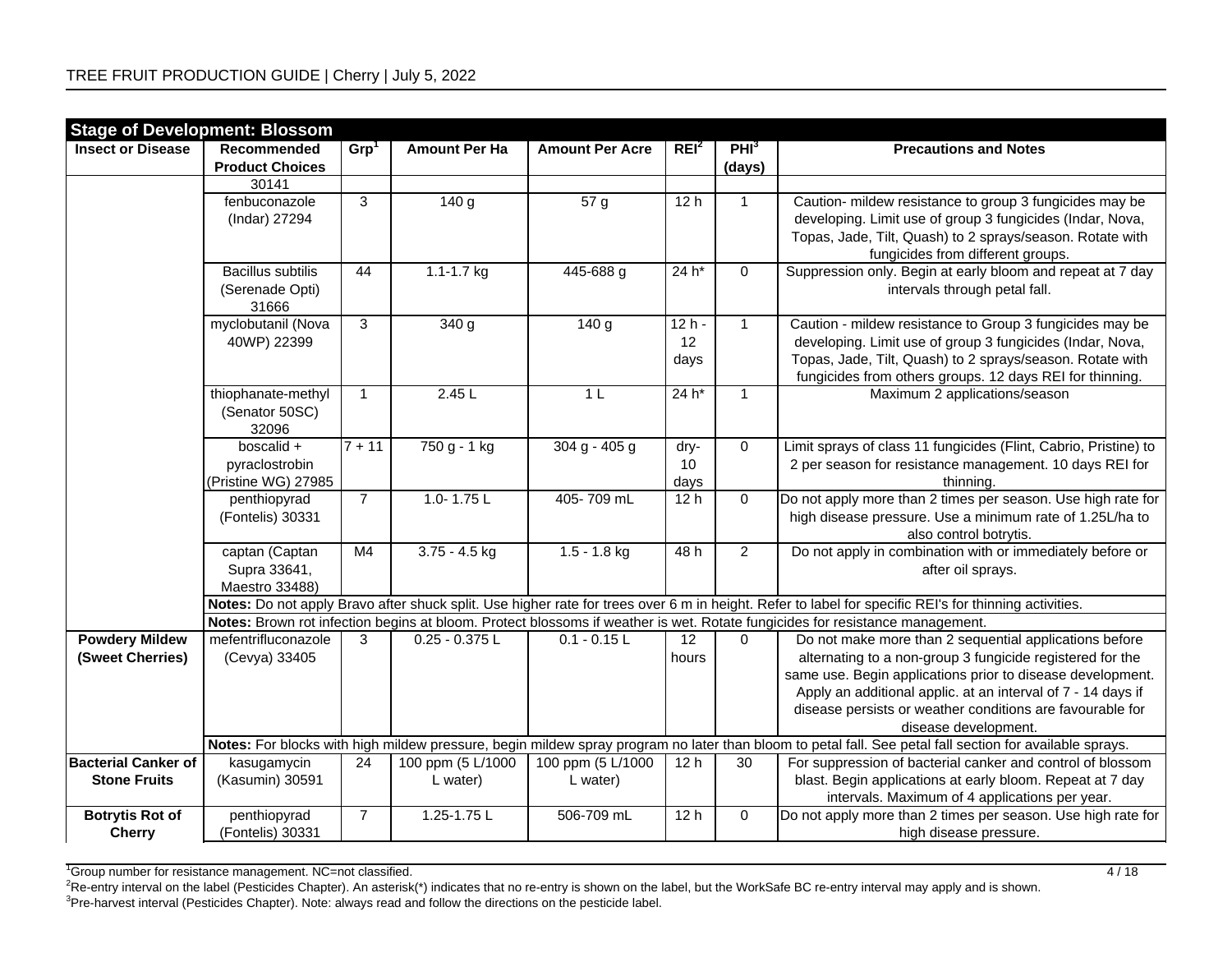| <b>Stage of Development: Blossom</b> |                                                                                                                                                      |     |                      |                        |         |                  |                                                                                                                                                  |  |  |  |  |
|--------------------------------------|------------------------------------------------------------------------------------------------------------------------------------------------------|-----|----------------------|------------------------|---------|------------------|--------------------------------------------------------------------------------------------------------------------------------------------------|--|--|--|--|
| <b>Insect or Disease</b>             | Recommended                                                                                                                                          | Grp | <b>Amount Per Ha</b> | <b>Amount Per Acre</b> | $REI^2$ | PHI <sup>3</sup> | <b>Precautions and Notes</b>                                                                                                                     |  |  |  |  |
|                                      | <b>Product Choices</b>                                                                                                                               |     |                      |                        |         | (days)           |                                                                                                                                                  |  |  |  |  |
|                                      | Notes: Many fungicides used for brown rot will also help to control botrytis, including Kenja, Rovral, Bravo, Elevate, Pristine and Cantus. However, |     |                      |                        |         |                  |                                                                                                                                                  |  |  |  |  |
|                                      |                                                                                                                                                      |     |                      |                        |         |                  | botrytis resistance to Rovral and Senator may be present in some orchards. Blossom is an important spray timing for management of botrytis rots. |  |  |  |  |

|                                                       | <b>Stage of Development: Petal Fall to Husk Fall</b>          |                  |                      |                        |                  |                            |                                                                                                                                                                                                          |
|-------------------------------------------------------|---------------------------------------------------------------|------------------|----------------------|------------------------|------------------|----------------------------|----------------------------------------------------------------------------------------------------------------------------------------------------------------------------------------------------------|
| <b>Insect or Disease</b>                              | Recommended<br><b>Product Choices</b>                         | Grp <sup>1</sup> | <b>Amount Per Ha</b> | <b>Amount Per Acre</b> | REI <sup>2</sup> | PHI <sup>3</sup><br>(days) | <b>Precautions and Notes</b>                                                                                                                                                                             |
| Obliquebanded<br>and Threelined<br><b>Leafrollers</b> | cyclaniliprole<br>(Harvanta 50SL)<br>32889                    | 28               | $1.2 - 1.6$ L        | 485 - 647 ml           | 12               | 7 days                     | Toxic to bees. Do not make more than 3 applications per<br>crop year. Where possible, rotate the use of Harvanta or<br>other Group 28 insecticides with different groups that control<br>the same pests. |
|                                                       | <b>Bacillus</b><br>thuringiensis<br>(Bioprotec PLUS)<br>32425 | 11               | $1.8 - 2.5$ L        | $0.73 - 1.0$ L         | 24 h*            | $\mathbf 0$                | Will also control other leaf-feeding larvae present. See<br>Notes. Spray interval: 7 days under optimal conditions.                                                                                      |
|                                                       | spinosad (Success)<br>26835                                   | 5                | 182 mL               | 74 mL                  | dry              | $\overline{7}$             | Do not apply more than 3 times/season. Spray interval: 7 to<br>10 days.                                                                                                                                  |
|                                                       | <b>Bacillus</b><br>thuringiensis<br>(Bioprotec CAF)<br>26854  | 11               | 4.0 L                | 1.6L                   | $24 h*$          | $\mathbf 0$                | Will also control bud moth. Spray interval: 7 days under<br>optimal conditions.                                                                                                                          |
|                                                       | <b>Bacillus</b><br>thuringiensis (Dipel<br>2X DF) 26508       | 11               | 1.125 - 1.675 kg     | $455 - 678$ g          | $24 h*$          | $\mathbf 0$                | Will also control bud moth. Spray interval: 7 days under<br>optimal conditions.                                                                                                                          |
|                                                       | cyantraniliprole<br>(Exirel) 30895                            | 28               | 500-1000 mL          | 202-404 mL             | 12 <sub>h</sub>  | 3                          | Apply when larvae are active. Do not apply more than 4<br>times/season. Do not tank mix with Flint, Pristine, Cabrio,<br>copper or captan fungicides. Toxic to bees. Spray interval: 7<br>to 10 days.    |
|                                                       | novaluron (Rimon)<br>28515                                    | 15               | 1.35-3.35 L          | $0.55 - 1.35$ L        | 12 <sub>h</sub>  | 14                         | Use the higher rate for higher populations. Maximum 3<br>applications/season. May be harmful to predatory mites.<br>Spray interval: 10 to 14 days.                                                       |
|                                                       | spinosad (Entrust)<br>30382                                   | 5                | 364 mL               | $147$ mL               | dry              | 3                          | Do not apply more than 3 times per season. Spray interval: 7<br>to 10 days.                                                                                                                              |
|                                                       | spinetoram<br>(Delegate) 28778                                | 5                | 210-420 g            | $85 g - 170 g$         | 12 <sub>h</sub>  | 5                          | Do not apply more than 3 times per season. Use the higher<br>rate under high pest pressure and/or larger larvae. Spray<br>interval: 14 days.                                                             |
|                                                       | chlorantraniliprole<br>(Altacor) 28981                        | 28               | 145-285 g            | $59-115$ g             | 12h              | $\mathbf{1}$               | Monitor larval populations in spring; apply when larvae are<br>active. Maximum 3 applications per season. For rates above                                                                                |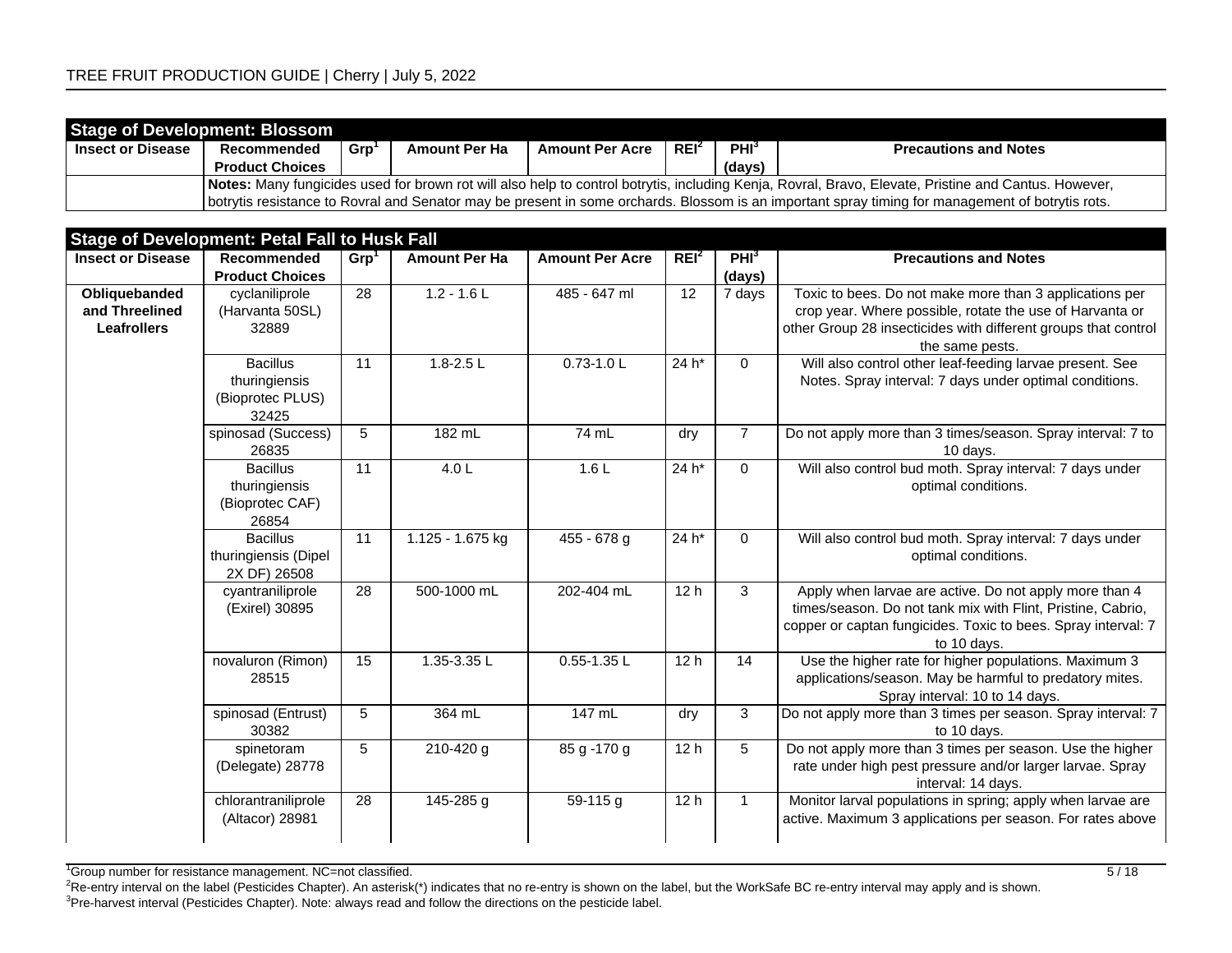|                          | <b>Stage of Development: Petal Fall to Husk Fall</b>         |                  |                                                                                                             |                        |                  |                            |                                                                                                                                                                                                                                                                                                                                                                                                                                                                                    |
|--------------------------|--------------------------------------------------------------|------------------|-------------------------------------------------------------------------------------------------------------|------------------------|------------------|----------------------------|------------------------------------------------------------------------------------------------------------------------------------------------------------------------------------------------------------------------------------------------------------------------------------------------------------------------------------------------------------------------------------------------------------------------------------------------------------------------------------|
| <b>Insect or Disease</b> | Recommended<br><b>Product Choices</b>                        | Grp <sup>1</sup> | <b>Amount Per Ha</b>                                                                                        | <b>Amount Per Acre</b> | REI <sup>2</sup> | PHI <sup>3</sup><br>(days) | <b>Precautions and Notes</b>                                                                                                                                                                                                                                                                                                                                                                                                                                                       |
|                          |                                                              |                  |                                                                                                             |                        |                  |                            | 215 g/ha (87 g/ac), do not apply more than twice/season.<br>Spray interval: 7 to 14 days (see label).                                                                                                                                                                                                                                                                                                                                                                              |
|                          |                                                              |                  |                                                                                                             |                        |                  |                            | Notes: Altacor, Exirel, Delegate, Success and Bt products are stomach poisons so complete coverage is important for satisfactory control. These                                                                                                                                                                                                                                                                                                                                    |
|                          |                                                              |                  |                                                                                                             |                        |                  |                            | produtcs will also control any other leafroller and bud moth larvae present. Apply Bt when bloom is 80% or more during late afternoon or on a cloudy day                                                                                                                                                                                                                                                                                                                           |
|                          |                                                              |                  | before applying a second treatment of B. thuringiensis or another product. Optimum solution pH for Bt is 6. |                        |                  |                            | when no rain is forecast for 24 hours. If there is more than 2 mm rainfall within 24 h of application, re-apply product. Wait 7 days (in absence of rain)                                                                                                                                                                                                                                                                                                                          |
| <b>Western Flower</b>    | cyclaniliprole                                               | 28               | $1.2 - 1.6$ L                                                                                               | 485 - 647 ml           | 12               | 7 days                     | For suppression only. Toxic to bees. Do not make more than                                                                                                                                                                                                                                                                                                                                                                                                                         |
| <b>Thrips</b>            | (Harvanta 50SL)<br>32889                                     |                  |                                                                                                             |                        |                  |                            | 3 applications per crop year. Where possible, rotate the use<br>of Harvanta or other Group 28 insecticides with different<br>groups that control the same pests.                                                                                                                                                                                                                                                                                                                   |
| <b>Fruittree and</b>     | <b>Bacillus</b>                                              | 11               | $1.8 - 2.5$ L                                                                                               | $0.73 - 1.0$ L         | $24 h*$          | $\mathbf 0$                | Will also control other leaf-feeding larvae present. See                                                                                                                                                                                                                                                                                                                                                                                                                           |
| European                 | thuringiensis                                                |                  |                                                                                                             |                        |                  |                            | Notes. Spray interval: 7 days under optimal conditions.                                                                                                                                                                                                                                                                                                                                                                                                                            |
| <b>Leafrollers</b>       | (Bioprotec PLUS)                                             |                  |                                                                                                             |                        |                  |                            |                                                                                                                                                                                                                                                                                                                                                                                                                                                                                    |
|                          | 32425                                                        |                  |                                                                                                             |                        |                  |                            |                                                                                                                                                                                                                                                                                                                                                                                                                                                                                    |
|                          | spinosad (Success)<br>26835                                  | $\overline{5}$   | 182 mL                                                                                                      | 74 mL                  | dry              | $\overline{7}$             | Do not apply more than 3 times/season. Spray interval: 7 to<br>10 days.                                                                                                                                                                                                                                                                                                                                                                                                            |
|                          | <b>Bacillus</b><br>thuringiensis<br>(Bioprotec CAF)<br>26854 | 11               | 4L                                                                                                          | 1.6L                   | $24*$            | $\mathbf 0$                | Will also control other leaf-feeding larvae present. Spray<br>interval: 7 days under optimal conditions.                                                                                                                                                                                                                                                                                                                                                                           |
|                          | cyantraniliprole<br>(Exirel) 30895                           | 28               | 500 - 1000 mL                                                                                               | 202 - 404 mL           | 12h              | $\overline{3}$             | Apply when larvae are active. Do not apply more than 4<br>times/season. Do not tank mix with Cabrio, Pristine, Flint,<br>copper or captan fungicides. TOXIC to bees. Spray interval:<br>7 to 10 days.                                                                                                                                                                                                                                                                              |
|                          | spinosad (Entrust)<br>30382                                  | $5\phantom{.0}$  | 364 mL                                                                                                      | 147 mL                 | dry              | 3                          | Do not apply more than 3 times/season. Spray interval: 7 to<br>10 days.                                                                                                                                                                                                                                                                                                                                                                                                            |
|                          | products is 6.                                               |                  |                                                                                                             |                        |                  |                            | Notes: Bt products, Delegate, Entrust, Exirel, and Success are stomach poisons so complete coverage is important for satisfactory control. Apply Bt when<br>bloom is 80% or more during late afternoon or on a cloudy day when no rain is forecast for 24 hours. If there is more than 2 mm rainfall within 24 hours of<br>application, re-apply product. Wait 7 days (in absence of rain) before applying a second treatment of a Bt or other product. Optimum solution pH for Bt |
| <b>Green Fruitworms</b>  | <b>Bacillus</b>                                              | 11               | $1.8 - 2.5$ L                                                                                               | $0.73 - 1.0$ L         | 24 h*            | 0                          | Will also control other leaf-feeding larvae present. See                                                                                                                                                                                                                                                                                                                                                                                                                           |
|                          | thuringiensis<br>(Bioprotec PLUS)<br>32425                   |                  |                                                                                                             |                        |                  |                            | Notes. Spray interval: 7 days under optimal conditions.                                                                                                                                                                                                                                                                                                                                                                                                                            |
|                          | <b>Bacillus</b><br>thuringiensis<br>(Bioprotec CAF)<br>26854 | $\overline{11}$  | 4.0 L                                                                                                       | 1.6L                   | $24 h*$          | $\mathbf 0$                | Will also control bud moth. Spray interval: 7 days under<br>optimal conditions.                                                                                                                                                                                                                                                                                                                                                                                                    |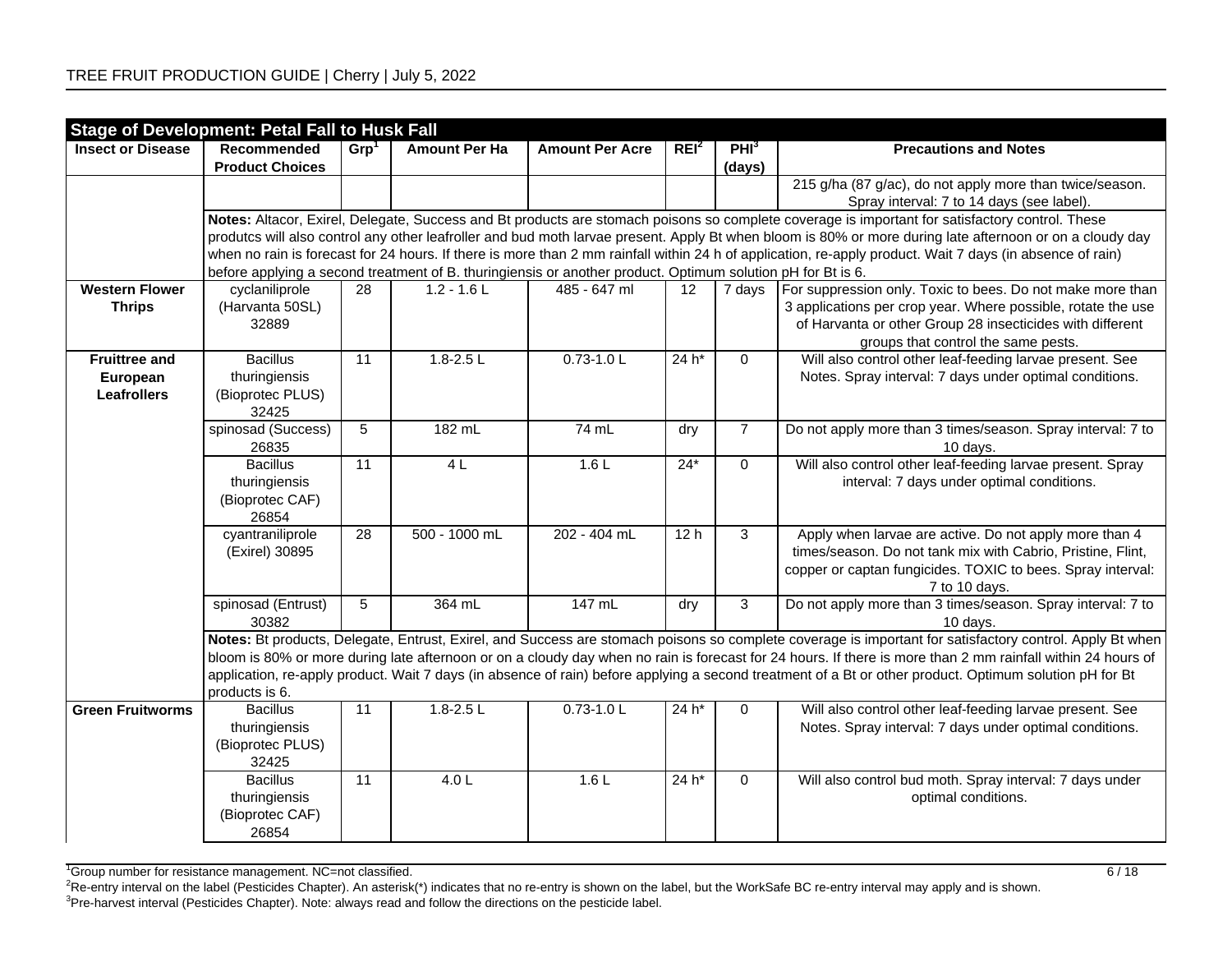|                                      | <b>Stage of Development: Petal Fall to Husk Fall</b>      |                  |                      |                        |                       |                            |                                                                                                                                                                                                                                                                                                                                        |
|--------------------------------------|-----------------------------------------------------------|------------------|----------------------|------------------------|-----------------------|----------------------------|----------------------------------------------------------------------------------------------------------------------------------------------------------------------------------------------------------------------------------------------------------------------------------------------------------------------------------------|
| <b>Insect or Disease</b>             | Recommended<br><b>Product Choices</b>                     | Grp <sup>1</sup> | <b>Amount Per Ha</b> | <b>Amount Per Acre</b> | REI <sup>2</sup>      | PHI <sup>3</sup><br>(days) | <b>Precautions and Notes</b>                                                                                                                                                                                                                                                                                                           |
|                                      | <b>Bacillus</b><br>thuringiensis (Dipel<br>2X DF) 26508   | $\overline{11}$  | 1.125 - 1.675 kg     | $455 - 678$ g          | 24 h*                 | $\Omega$                   | Will also control bud moth. Spray interval: 7 days under<br>optimal conditions.                                                                                                                                                                                                                                                        |
| <b>Eyespotted Bud</b><br><b>Moth</b> | spinosad (Success)<br>26835                               | 5                | 182 mL               | 74 mL                  | dry                   | $\overline{7}$             | Do not apply more than 3 times/season. Spray interval: 7 to<br>10 days.                                                                                                                                                                                                                                                                |
|                                      | cyantraniliprole<br>(Exirel) 30895                        | 28               | 500-1000 mL          | 202-404 mL             | 12h                   | $\overline{3}$             | Apply when larvae are active. Do not apply more than 4<br>times/season. Do not tank mix with Flint, Pristine, Cabrio,<br>copper or captan fungicides. Toxic to bees. Spray interval: 7<br>to 10 days.                                                                                                                                  |
|                                      | spinosad (Entrust)<br>30382                               | 5                | 364 mL               | 147 mL                 | dry                   | $\overline{3}$             | Do not apply more than 3 times per season. Spray interval: 7<br>to 10 days.                                                                                                                                                                                                                                                            |
| <b>Peach Tree Borer</b>              | pheromone<br>(Isomate-P) 27141                            | $\overline{NC}$  | 250-625              | 100-250                | n/a                   | $\overline{0}$             | Apply before first moth flight.                                                                                                                                                                                                                                                                                                        |
| <b>Mealybugs</b>                     | spirotetramat<br>(Movento 240 SC)<br>28953                | $\overline{23}$  | 365 - 585 mL         | 148-237 mL             | 12h                   | $\overline{7}$             | Apply Movento with an adjuvant such as Agral 90. Do not<br>exceed 1120 mL Movento/ha (453 mL/ac)/season. Toxic to<br>bees.Spray interval: minimum 14 days.                                                                                                                                                                             |
|                                      |                                                           |                  |                      |                        |                       |                            | Notes: Admire used against other pests at petal fall will also provide control of mealybugs. Use high volume air-blast or hand gun applications.                                                                                                                                                                                       |
| <b>Brown Rot</b>                     | pyraclostrobin +<br>fluxapyroxad<br>(Merivon) 33951       | $7 + 11$         | $0.3 - 0.4 L$        | $0.12 - 0.16$ L        | $12h -$<br>12<br>days | 0 days                     | Limit sprays of Group 11 fungicides to 2 sprays/season.<br>REI's: hand thinning - 12 days, hand harvesting - 1 days,<br>mechanical harvesting and all other activities - 12 hours.                                                                                                                                                     |
|                                      | pydiflumetofen +<br>difenoconazole<br>(Miravis Duo) 33206 | $7 + 3$          | 1 <sub>L</sub>       | 405 ml                 | 12<br>hours           | $\overline{0}$ days        | Max 2 applications per year, then switch to a non-Group 7<br>and 3 fungicide. Application interval: 7 - 14 days.                                                                                                                                                                                                                       |
|                                      | chlorothalonil (Bravo<br>ZNC) 33515                       | M <sub>5</sub>   | $5 - 7L$             | $2.0 - 2.83$ L         |                       | 40 days                    | Do not apply Bravo after shuck split. Use higher rate for trees<br>over 6 m in height. Refer to label for specific REI's for<br>thinning activities.                                                                                                                                                                                   |
|                                      | mefentrifluconazole<br>(Cevya) 33405                      | 3                | $0.25 - 0.375$ L     | $0.1 - 0.15$ L         | 12<br>hours           | $\Omega$                   | Do not make more than 2 sequential applications before<br>alternating to a non-group 3 fungicide registered for the<br>same use. Begin applications prior to disease development.<br>Apply an additional applic. at an interval of 7 - 14 days if<br>disease persists or weather conditions are favourable for<br>disease development. |
|                                      | fluopyram +<br>trifloxystrobin (Luna<br>Sensation) 32107  | $7 + 11$         | 300-400 mL           | 121-162 mL             | 12 <sub>h</sub>       | 1 day                      | Use higher rate for high disease pressure. Rotate with<br>fungicides from other groups. Limit use of group 11<br>fungicides to 2 applications per season.                                                                                                                                                                              |
|                                      | Isofetamid (Kenja)<br>31758                               | $\overline{7}$   | 913 ml               | 369 ml                 | $\sqrt{12}$ hrs       | $\mathbf{1}$               | Suppression only. Apply with a silicone surfactant. Do not<br>apply more than 2 consecutive Group 7 applications.<br>Maximum of 3 applications per year.                                                                                                                                                                               |

<sup>1</sup>Group number for resistance management. NC=not classified.  $7/18$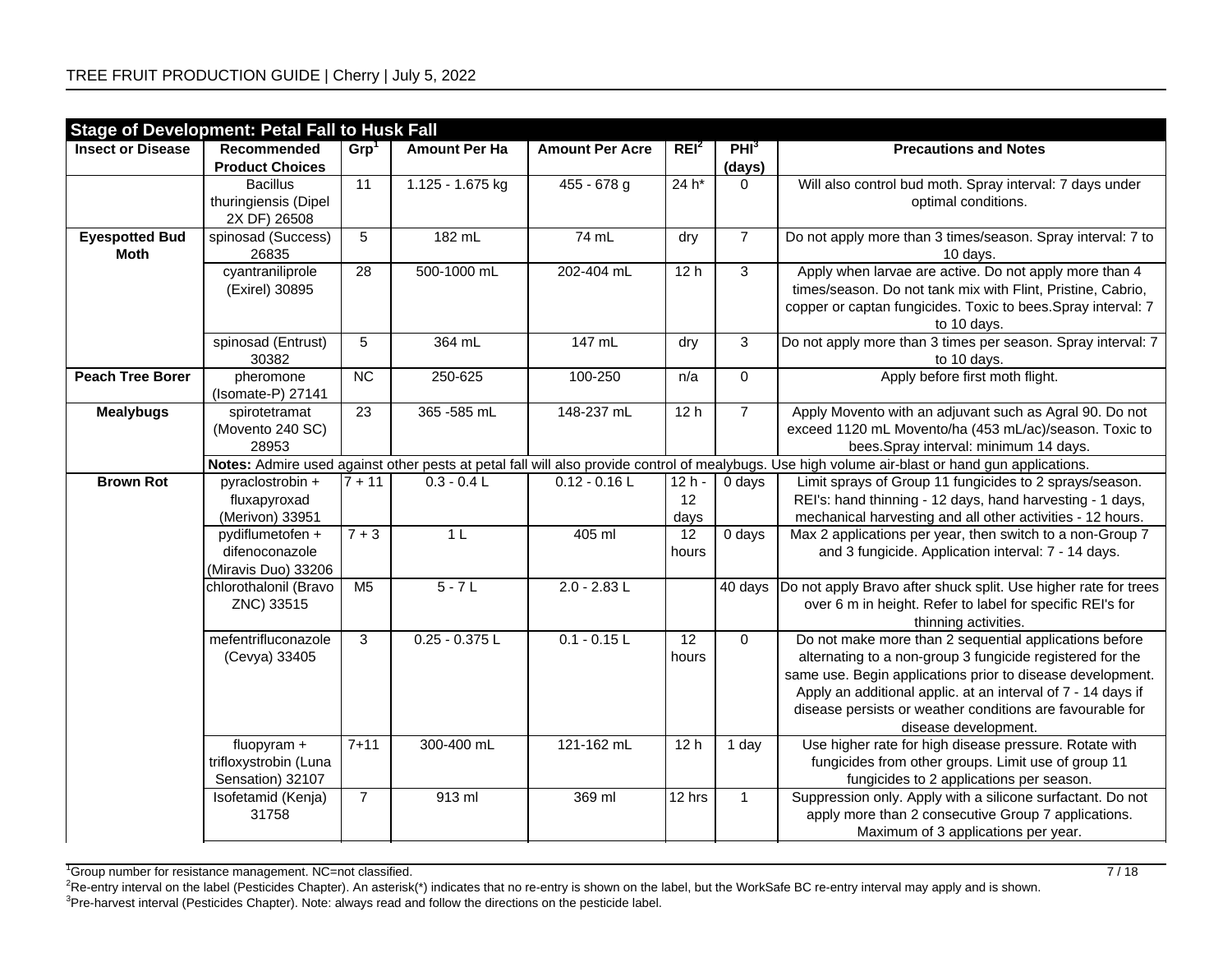|                          | <b>Stage of Development: Petal Fall to Husk Fall</b> |                     |                      |                        |                    |                     |                                                                                                                                                                                    |
|--------------------------|------------------------------------------------------|---------------------|----------------------|------------------------|--------------------|---------------------|------------------------------------------------------------------------------------------------------------------------------------------------------------------------------------|
| <b>Insect or Disease</b> | Recommended                                          | Grp <sup>1</sup>    | <b>Amount Per Ha</b> | <b>Amount Per Acre</b> | REI <sup>2</sup>   | PHI <sub>3</sub>    | <b>Precautions and Notes</b>                                                                                                                                                       |
|                          | <b>Product Choices</b>                               |                     |                      |                        |                    | (days)              |                                                                                                                                                                                    |
|                          | metconazole                                          | 3                   | $175 - 245$ g        | $71 - 99g$             | $\overline{12h}$ - | 14                  | Use in rotation with fungicides from other groups from pink to                                                                                                                     |
|                          | (Quash 30402)                                        |                     |                      |                        | 9                  |                     | petal fall. Maximum 1 application/season. REI of 9 days is for                                                                                                                     |
|                          |                                                      |                     |                      |                        | days               |                     | thinning.                                                                                                                                                                          |
|                          | fenhexamid                                           | 17                  | $1.7$ kg             | 690 g                  | 4 h                | $\mathbf{1}$        | Avoid more than 2 consecutive applications.                                                                                                                                        |
|                          | (Elevate) 25900                                      |                     |                      |                        |                    |                     |                                                                                                                                                                                    |
|                          | propiconazole                                        | 3                   | 500 mL               | 200 mL                 | 3                  | 3                   | Caution - mildew resistance may be developing. Limit use of                                                                                                                        |
|                          | (Topas 30163, Jade                                   |                     |                      |                        | days               |                     | group 3 fungicides (Indar, Nova, Topas, Jade, Tilt, Quash) to                                                                                                                      |
|                          | 24030, Tilt 19346)                                   |                     |                      |                        |                    |                     | 2 sprays/season. Rotate with fungicides from other groups                                                                                                                          |
|                          |                                                      |                     |                      |                        |                    |                     | for resistance management.                                                                                                                                                         |
|                          | boscalid (Cantus)                                    | $\overline{7}$      | $\overline{370}$ g   | 150 g                  | 12h                | $\mathsf{O}\xspace$ | Avoid more than 2 consecutive applications.                                                                                                                                        |
|                          | 30141                                                |                     |                      |                        |                    |                     |                                                                                                                                                                                    |
|                          | fenbuconazole                                        | 3                   | 140 g                | 57g                    | 12h                | $\mathbf{1}$        | Caution - mildew resistance may be developing to group 3                                                                                                                           |
|                          | (Indar) 27294                                        |                     |                      |                        |                    |                     | fungicides (Indar, Nova, Topas, Jade, Tilt, Quash) so apply                                                                                                                        |
|                          |                                                      |                     |                      |                        |                    |                     | maximum 2 sprays/season. Rotate with fungicides from<br>different groups.                                                                                                          |
|                          | <b>Bacillus subtilis</b>                             | 44                  | $1.1 - 1.7$ kg       | 445-688 g              | 24 h*              | $\mathbf 0$         | Suppression only. Begin at early bloom and repeat at 7 day                                                                                                                         |
|                          | (Serenade Opti)                                      |                     |                      |                        |                    |                     | intervals through petal fall.                                                                                                                                                      |
|                          | 31666                                                |                     |                      |                        |                    |                     |                                                                                                                                                                                    |
|                          | myclobutanil (Nova                                   | 3                   | 340 g                | 140 g                  | $12h -$            | $\mathbf{1}$        | Caution - mildew resistance may be developing. Limit use of                                                                                                                        |
|                          | 40WP) 22399                                          |                     |                      |                        | 12                 |                     | group 3 fungicides (Indar, Nova, Topas, Jade, Tilt, Quash) to                                                                                                                      |
|                          |                                                      |                     |                      |                        | days               |                     | 2 sprays/season. Rotate with fungicides from other groups.                                                                                                                         |
|                          |                                                      |                     |                      |                        |                    |                     | 12 days REI for thinning.                                                                                                                                                          |
|                          | boscalid +                                           | $\frac{1}{7+11}$    | 750g - 1 kg          | $304 g - 405 g$        | dry -              | $\mathbf 0$         | Limit sprays of class 11 fungicides (Flint, Cabrio, Pristine) to                                                                                                                   |
|                          | pyraclostrobin                                       |                     |                      |                        | 10                 |                     | 2 per season for resistance management. 10 days REI for                                                                                                                            |
|                          | (Pristine WG) 27985                                  |                     |                      |                        | days               |                     | thinning.                                                                                                                                                                          |
|                          | penthiopyrad                                         | $\overline{7}$      | $1.0 - 1.75$ L       | 405-709 mL             | 12 <sub>h</sub>    | $\mathbf 0$         | Do not apply more than 2 times per season. Use high rate for                                                                                                                       |
|                          | (Fontelis) 30331                                     |                     |                      |                        |                    |                     | high disease pressure.                                                                                                                                                             |
|                          | captan (Captan                                       | M4                  | $3.75 - 4.5$ kg      | $1.5 - 1.8$ kg         | 48h                | $\overline{a}$      |                                                                                                                                                                                    |
|                          | Supra 33641,                                         |                     |                      |                        |                    |                     |                                                                                                                                                                                    |
|                          | Maestro 33488)                                       |                     |                      |                        |                    |                     |                                                                                                                                                                                    |
|                          |                                                      |                     |                      |                        |                    |                     | Notes: Do not apply Bravo after shuck split. Use higher rate for trees over 6 m in height. Refer to label for specific REI's for thinning activities.                              |
|                          |                                                      |                     |                      |                        |                    |                     | Notes: Brown rot infection begins at bloom. Protect blossoms if weather is wet. Rotate fungicides for resistance management. If botrytis fruit rot has been                        |
| <b>Powdery Mildew</b>    |                                                      | $\overline{7} + 11$ | $0.3 - 0.4 L$        | $0.12 - 0.16$ L        |                    |                     | a problem, select fungicides that also control botrytis (e.g. Elevate, Cantus, Pristine, Captan, Rovral, Bravo, Kenja).<br>Limit sprays of Group 11 fungicides to 2 sprays/season. |
|                          | pyraclostrobin +                                     |                     |                      |                        | $12h -$            | 0 days              |                                                                                                                                                                                    |
| (Sweet Cherries)         | fluxapyroxad<br>(Merivon) 33951                      |                     |                      |                        | 12                 |                     | REI's: hand thinning - 12 days, hand harvesting - 1 days,<br>mechanical harvesting and all other activities - 12 hours.                                                            |
|                          | pydiflumetofen +                                     | $7 + 3$             | 1 <sub>L</sub>       | 405 ml                 | days<br>12         | 0 days              | Max 2 applications, then switch to a non-Group 7 and 3                                                                                                                             |
|                          | difenoconazole                                       |                     |                      |                        |                    |                     | fungicide. Application interval: 7 - 14 days.                                                                                                                                      |
|                          |                                                      |                     |                      |                        | hours              |                     |                                                                                                                                                                                    |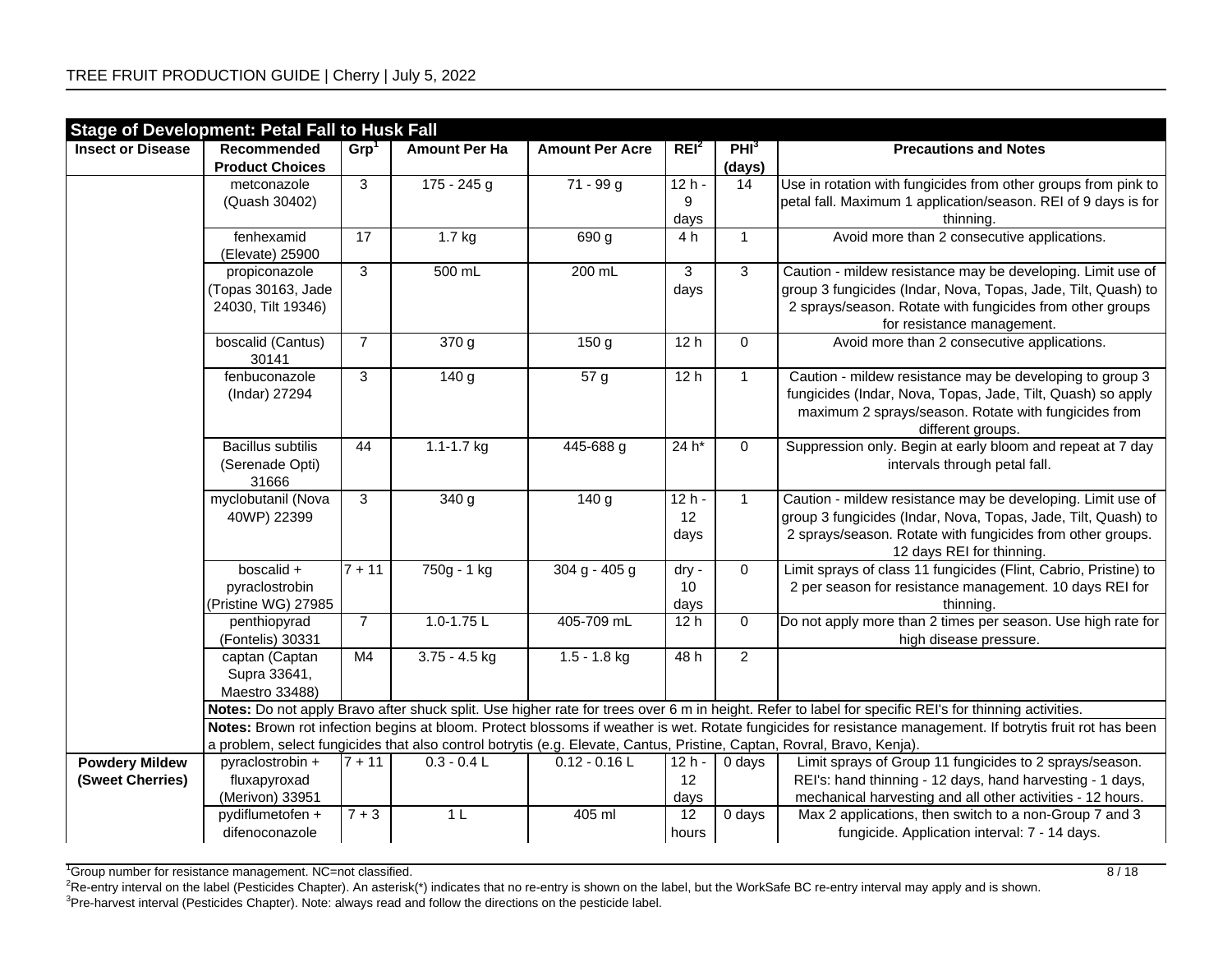| <b>Insect or Disease</b> | Recommended                                                | Grp <sup>1</sup> | <b>Amount Per Ha</b> | <b>Amount Per Acre</b> | REI <sup>2</sup>         | PHI <sup>3</sup> | <b>Precautions and Notes</b>                                                                                                                                                                                                                                                                                                           |
|--------------------------|------------------------------------------------------------|------------------|----------------------|------------------------|--------------------------|------------------|----------------------------------------------------------------------------------------------------------------------------------------------------------------------------------------------------------------------------------------------------------------------------------------------------------------------------------------|
|                          | <b>Product Choices</b>                                     |                  |                      |                        |                          | (days)           |                                                                                                                                                                                                                                                                                                                                        |
|                          | (Miravis Duo) 33206                                        |                  |                      |                        |                          |                  |                                                                                                                                                                                                                                                                                                                                        |
|                          | mefentrifluconazole<br>(Cevya) 33405                       | $\overline{3}$   | $0.25 - 0.375$ L     | $0.1 - 0.15$ L         | $\overline{12}$<br>hours | $\mathbf 0$      | Do not make more than 2 sequential applications before<br>alternating to a non-group 3 fungicide registered for the<br>same use. Begin applications prior to disease development.<br>Apply an additional applic. at an interval of 7 - 14 days if<br>disease persists or weather conditions are favourable for<br>disease development. |
|                          | fluopyram $+$<br>trifloxystrobin (Luna<br>Sensation) 32107 | $7 + 11$         | 300-400 mL           | 121-162 mL             | 12 <sub>h</sub>          | 1 day            | Use higher rate for high disease pressure. Rotate with<br>fungicides from other groups. Limit use of group 11<br>fungicides to 2 applications per season.                                                                                                                                                                              |
|                          | metconazole<br>(Quash 30402)                               | $\mathbf{3}$     | $245 - 280$ g        | $99 - 113g$            | $12h -$<br>9<br>days     | $\overline{14}$  | Suppression of powdery mildew only. Maximum one<br>application/season. REI of 9 days is for thinning.                                                                                                                                                                                                                                  |
|                          | metrafenone<br>(Vivando) 29765                             | U8               | 750 mL - 1.12 L      | 304 - 453 mL           | 12h                      | $\overline{7}$   | Apply prior to onset of disease, and at 14-21 day intervals.<br>Do not make more than 2 consecutive applications.                                                                                                                                                                                                                      |
|                          | myclobutanil (Nova<br>40WP) 22399                          | 3                | 340 g                | 140 g                  | $12h -$<br>12<br>days    | $\mathbf{1}$     | Caution - mildew resistance may be developing. Limit use of<br>group 3 fungicides (Indar, Nova, Topas, Jade, Mission,<br>Quash) to 2 sprays/season. 12 days REI for thinning.                                                                                                                                                          |
|                          | trifloxystrobin (Flint)<br>30619                           | $\overline{11}$  | $175 - 210$ g        | $71 - 85 g$            | $12h -$<br>4<br>days     | $\mathbf{1}$     | Use higher rate for high disease pressure. Limit sprays of<br>Group 11 fungicides (Flint, Cabrio, Pristine) to 2/season. 4<br>days REI for thinning.                                                                                                                                                                                   |
|                          | mineral oil<br>(Purespray Green)<br>27666                  | NC               | 10L                  | 4L                     | 12h                      | $\overline{0}$   | For suppression of powdery mildew, apply in a minimum of<br>1000 L water/ha from two weeks after full bloom to pit<br>hardening at 10-14 day intervals. Do not use in combination<br>with or within 14 days of sulphur or captan.                                                                                                      |
|                          | sulphur (Cosavet DF<br>Edge 31869,<br>Kumulus 18836)       | M <sub>2</sub>   | $\overline{7}$ .0 kg | 2.8 kg                 | 24 h                     | $\mathbf{1}$     |                                                                                                                                                                                                                                                                                                                                        |
|                          | boscalid +<br>pyraclostrobin<br>(Pristine WG) 27985        | $7 + 11$         | 750g - 1 kg          | $304 g - 405 g$        | dry -<br>10<br>days      | 0                | Limit sprays of class 11 fungicides (Flint, Cabrio, Pristine) to<br>2 per season for resistance management. 10 days REI for<br>thinning.                                                                                                                                                                                               |
|                          | penthiopyrad<br>(Fontelis) 30331                           | $\overline{7}$   | $1.0 - 1.75$ L       | 405-709 mL             | 12 <sub>h</sub>          | $\mathbf 0$      | Do not apply more than 2 times per season. Use high rate for<br>high disease pressure.                                                                                                                                                                                                                                                 |
|                          | pyraclostrobin<br>(Cabrio) 27323                           | $\overline{11}$  | $\overline{670}$ g   | $\overline{270}$ g     | $12h -$<br>9<br>days     | 10               | Use tank mixes with caution. Limit sprays of group 11<br>fungicides (Flint, Cabrio, Pristine) to 2/season.                                                                                                                                                                                                                             |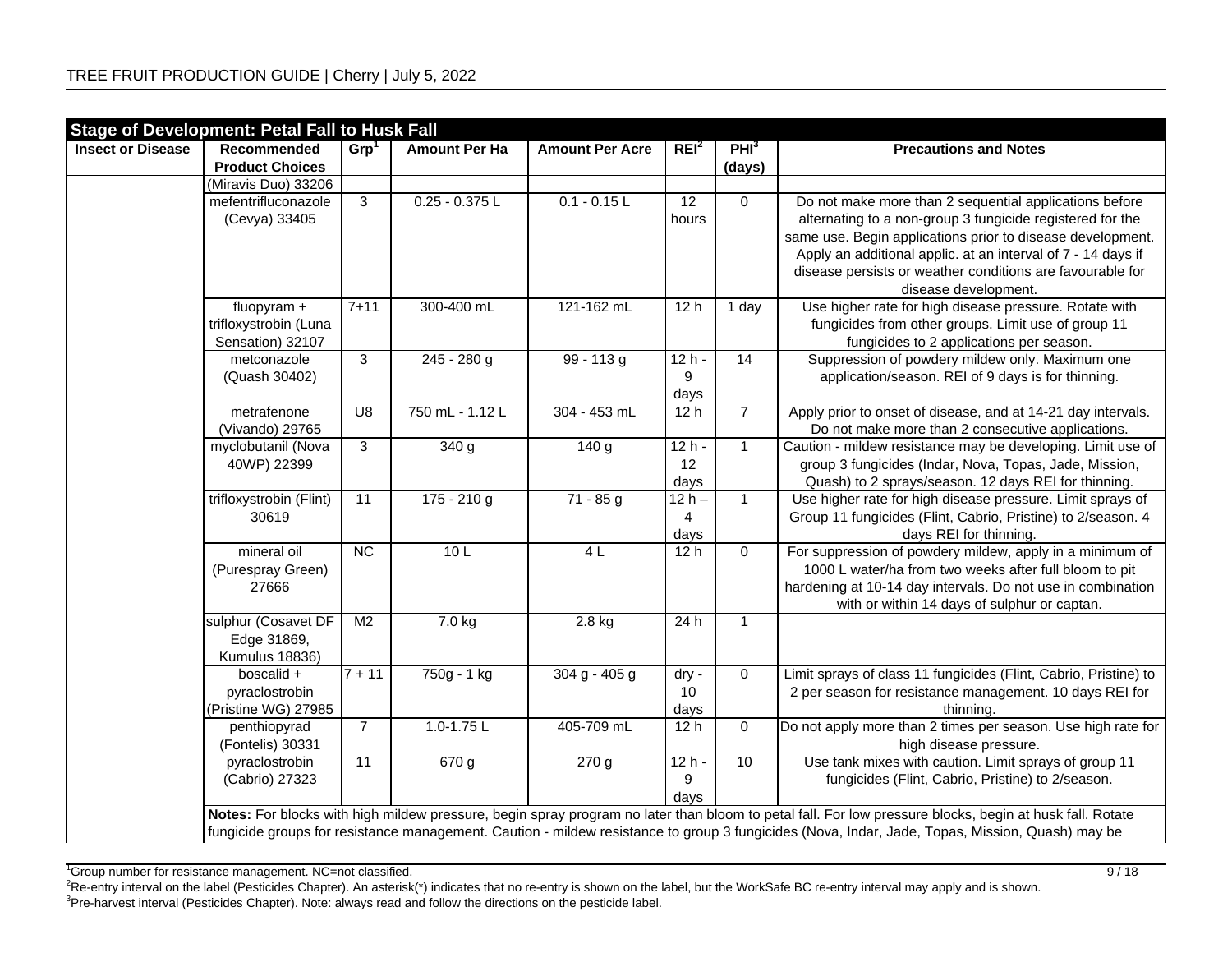| <b>Stage of Development: Petal Fall to Husk Fall</b>                                                                                  |                        |     |                      |                        |                    |                  |                              |  |  |  |
|---------------------------------------------------------------------------------------------------------------------------------------|------------------------|-----|----------------------|------------------------|--------------------|------------------|------------------------------|--|--|--|
| <b>Insect or Disease</b>                                                                                                              | Recommended            | Grp | <b>Amount Per Ha</b> | <b>Amount Per Acre</b> | . REI <sup>2</sup> | PHI <sup>3</sup> | <b>Precautions and Notes</b> |  |  |  |
|                                                                                                                                       | <b>Product Choices</b> |     |                      |                        |                    | (days)           |                              |  |  |  |
| I developing. Limit use of group 3 fungicides to 2 sprays/season on cherry. Group 11 fungicides are also at high risk for resistance. |                        |     |                      |                        |                    |                  |                              |  |  |  |

| <b>Insect or Disease</b>  | Recommended<br><b>Product Choices</b> | Grp <sup>1</sup> | <b>Amount Per Ha</b>                                          | <b>Amount Per Acre</b> | REI <sup>2</sup> | PHI <sup>3</sup><br>(days) | <b>Precautions and Notes</b>                                                                                                                            |
|---------------------------|---------------------------------------|------------------|---------------------------------------------------------------|------------------------|------------------|----------------------------|---------------------------------------------------------------------------------------------------------------------------------------------------------|
| <b>Cherry Fruit Flies</b> | acetamiprid +                         | $4 + 15$         | 2100 ml                                                       | 850 ml                 | 12 hrs           | 7 days                     | Do not apply more than 6.9 L/ha. Spray interval - 10 days.                                                                                              |
|                           | novaluron                             |                  |                                                               |                        | to 6             |                            | REIs: 6 days for thinning, 12 hours for all other activities. Do                                                                                        |
|                           | (Cormoran) 33353                      |                  |                                                               |                        | days             |                            | not apply during bloom.                                                                                                                                 |
|                           | cyclaniliprole                        | 28               | $1.2 - 1.6$                                                   | 485 - 647 ml           | 12               | 7 days                     | Toxic to bees. Do not make more than 3 applications per                                                                                                 |
|                           | (Harvanta 50SL)                       |                  |                                                               |                        |                  |                            | crop year. Where possible, rotate the use of Harvanta or                                                                                                |
|                           | 32889                                 |                  |                                                               |                        |                  |                            | other Group 28 insecticides with different groups that control                                                                                          |
|                           |                                       |                  |                                                               |                        |                  |                            | the same pests.                                                                                                                                         |
|                           | dimethoate (Lagon)                    | 1B               | 2.25L                                                         | 910 mL                 |                  | $\overline{21}$            | Will also control cherry fruitworm, pear sawfly (cherry slug)                                                                                           |
|                           | 9382                                  |                  |                                                               |                        |                  |                            | and apple mealybug. Field reports indicate EC formulations                                                                                              |
|                           |                                       |                  |                                                               |                        |                  |                            | can cause severe leaf burn and leaf drop in Lapins, Sam,                                                                                                |
|                           |                                       |                  |                                                               |                        |                  |                            | Skeena, Stella and Sweetheart cherry varieties. Spray                                                                                                   |
|                           |                                       |                  |                                                               |                        |                  |                            | interval: 14 days.                                                                                                                                      |
|                           | dimethoate (Cygon)                    | 1B               | 2.25L                                                         | 910 mL                 | $12h -$          | 21                         | Will also control cherry fruitworm, pear sawfly (cherry slug)                                                                                           |
|                           | 25651                                 |                  |                                                               |                        | 20               |                            | and apple mealybug. Field reports indicate EC formulations<br>can cause severe leaf burn and leaf drop in Lapins, Sam,                                  |
|                           |                                       |                  |                                                               |                        | days             |                            | Skeena, Stella and Sweetheart cherry varieties.                                                                                                         |
|                           | spinosad (GF-120                      | 5                | $1.0 - 1.5 L$                                                 | 405-607 mL             | dry              | $\mathbf 0$                | Apply at label rates with special equipment in a strip on one                                                                                           |
|                           | Fruit Fly Bait) 28336                 |                  |                                                               |                        |                  |                            | side of every row. Spray interval: 5 - 7 days in absence of                                                                                             |
|                           |                                       |                  |                                                               |                        |                  |                            | rain.                                                                                                                                                   |
|                           | cyantraniliprole                      | $\overline{28}$  | 750-1500 mL                                                   | 304-607 mL             | 12h              | $\overline{3}$             | Do not apply more than 4 times/season. Do not tank mix with                                                                                             |
|                           | (Exirel) 30895                        |                  |                                                               |                        |                  |                            | Flint, Pristine, Cabrio, copper or captan fungicides. Toxic to                                                                                          |
|                           |                                       |                  |                                                               |                        |                  |                            | bees.Spray interval: 7 days.                                                                                                                            |
|                           | acetamiprid (Assail)                  | $\overline{4}$   | 240 g                                                         | 97 g                   | $12h-6$          | $\overline{7}$             | For suppression only. Do not apply more than 2 times per                                                                                                |
|                           | 27128                                 |                  |                                                               |                        | days             |                            | season. Spray interval - 12 days. REIs of 2 days for scouting                                                                                           |
|                           |                                       |                  |                                                               |                        |                  |                            | and 6 days is for thinning.                                                                                                                             |
|                           | spinosad (Entrust)                    | 5                | 364 mL                                                        | 147 mL                 | dry              | $\overline{7}$             | Do not apply more than 3 times per season. Spray interval: 5                                                                                            |
|                           | 30382                                 |                  |                                                               |                        |                  |                            | to 7 days.                                                                                                                                              |
|                           | spinetoram                            | 5                | 420 g                                                         | 170 <sub>g</sub>       | 12 <sub>h</sub>  | $\sqrt{5}$                 | For suppression only. Apply within 5 days of first fly capture.                                                                                         |
|                           | (Delegate) 28778                      |                  |                                                               |                        |                  |                            | Re-apply at 7-day intervals. Maximum 3 sprays per year.                                                                                                 |
|                           |                                       |                  |                                                               |                        |                  |                            | Notes: Do not apply more than 2 times per season. Will also control aphids and mealybug. Spray interval: minimum 10 days. Admire and Alias will no      |
|                           |                                       |                  | longer be registered for use by growers as of April 11, 2021. |                        |                  |                            |                                                                                                                                                         |
|                           |                                       |                  |                                                               |                        |                  |                            | Notes: Entrust and GF-120 are approved for use in organic cherry blocks. Avoid using Group 4 products more than twice/season for all registered uses to |
|                           |                                       |                  |                                                               |                        |                  |                            |                                                                                                                                                         |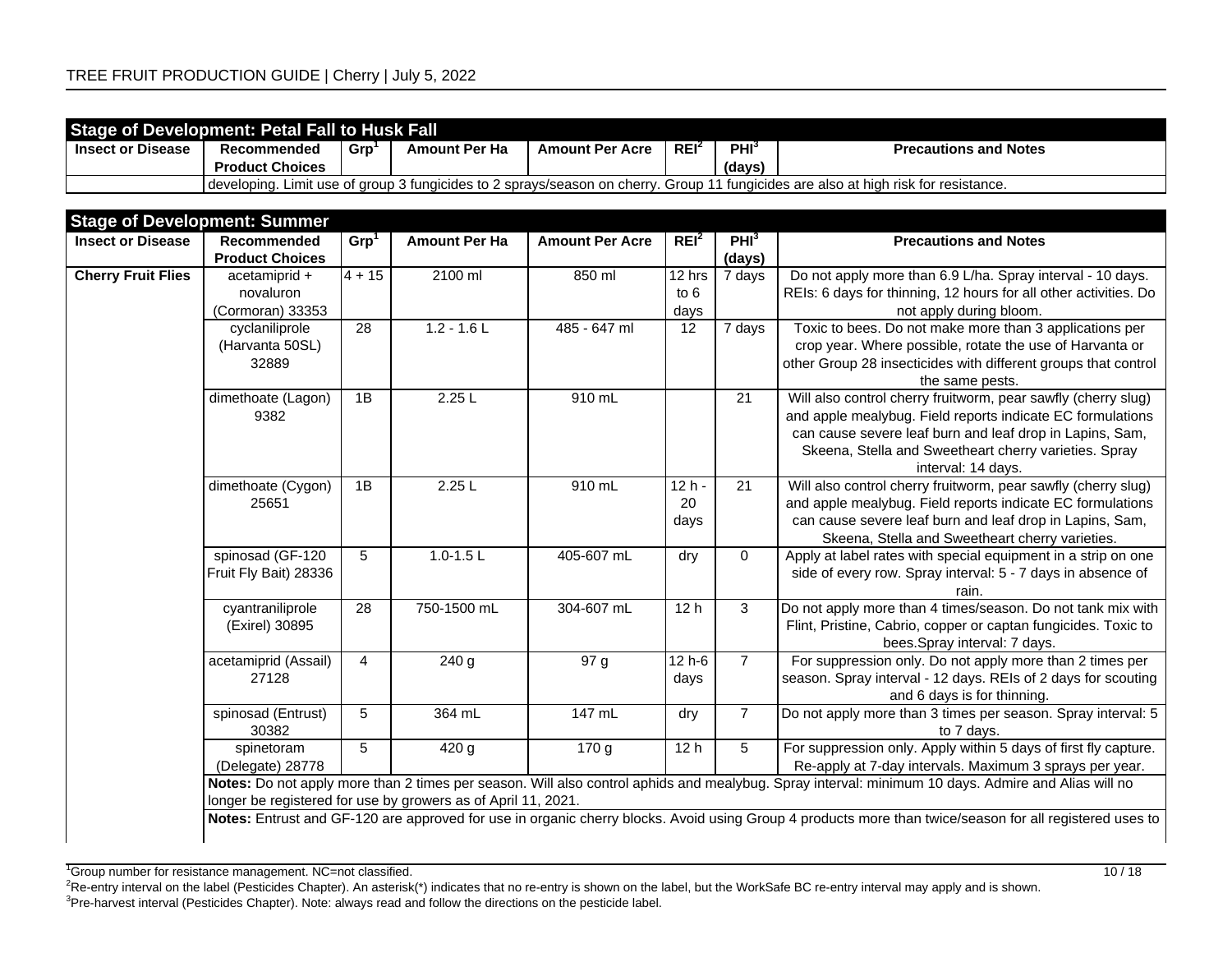| <b>Stage of Development: Summer</b> |                           |                  |                                                                                                              |                        |                  |                  |                                                                                                                                                         |
|-------------------------------------|---------------------------|------------------|--------------------------------------------------------------------------------------------------------------|------------------------|------------------|------------------|---------------------------------------------------------------------------------------------------------------------------------------------------------|
| <b>Insect or Disease</b>            | Recommended               | Grp <sup>1</sup> | <b>Amount Per Ha</b>                                                                                         | <b>Amount Per Acre</b> | REI <sup>2</sup> | PHI <sup>3</sup> | <b>Precautions and Notes</b>                                                                                                                            |
|                                     | <b>Product Choices</b>    |                  |                                                                                                              |                        |                  | (days)           |                                                                                                                                                         |
|                                     | prevent mite problems.    |                  |                                                                                                              |                        |                  |                  |                                                                                                                                                         |
| <b>Black Cherry</b>                 | tetraniliprole            | $\overline{28}$  | 150 ml                                                                                                       | $61$ ml                | $\overline{12}$  | 5 days           | Suppression only. Max 3 applications per year. Toxic to                                                                                                 |
| <b>Aphid</b>                        | (Vayego 200 SC)           |                  |                                                                                                              |                        | hours            |                  | bees. Do not apply during pre-bloom or blooming period.                                                                                                 |
|                                     | 33711                     |                  |                                                                                                              |                        |                  |                  | Apply post-bloom only.                                                                                                                                  |
|                                     | Mineral oil (Suffoil-     | <b>NC</b>        | 12.9 L/1000 L of                                                                                             | 12.9 L/1000 L of       | 12               | $\mathbf 0$      | Test for crop tolerance before widespread use. Apply every                                                                                              |
|                                     | X) 33099                  |                  | water                                                                                                        | water                  | hours            |                  | 10 - 14 days, depending on level of pest pressure. Do not                                                                                               |
|                                     |                           |                  |                                                                                                              |                        |                  |                  | apply to trees lacking moisture. Do not apply more than 8                                                                                               |
|                                     |                           |                  |                                                                                                              |                        |                  |                  | applications per year.                                                                                                                                  |
|                                     | afidopyropen              | 9D               | 0.1L                                                                                                         | 0.04L                  | 12 hrs           | 7 days           | Allow 7 days between applications. Do not apply more than 2                                                                                             |
|                                     | (Versys) 33266            |                  |                                                                                                              |                        |                  |                  | times per season. For resistance management, rotate with                                                                                                |
|                                     |                           |                  |                                                                                                              |                        |                  |                  | another insecticide group after 2 applications.                                                                                                         |
|                                     | flupyradifurone           | 4D               | 500 - 750 mL                                                                                                 | 202 - 304 mL           | 12h              | 14               | Minimum interval between applications: 10 days. Do not                                                                                                  |
|                                     | (Sivanto Prime)           |                  |                                                                                                              |                        |                  |                  | apply more than 2000 mL/ha per season.                                                                                                                  |
|                                     | 31452                     |                  |                                                                                                              |                        |                  |                  |                                                                                                                                                         |
|                                     | malathion                 | 1B               | 610-880 mL/1000 L                                                                                            |                        | $1 - 3$          | 3                | May injure some varieties of cherries. Apply the spray                                                                                                  |
|                                     | (Malathion 85E)           |                  | water                                                                                                        |                        | days             |                  | mixture in sufficient volume to ensure thorough coverage.                                                                                               |
|                                     | 8372                      |                  |                                                                                                              |                        |                  |                  | Only one application per year. Can provide up to 10 days                                                                                                |
|                                     |                           |                  |                                                                                                              |                        |                  |                  | control.                                                                                                                                                |
|                                     | flonicamid (Beleaf)       | 29               | 200 g                                                                                                        | 81 <sub>g</sub>        | 12 h-3           | 14               | 3 days REI for thinning. Allow a minimum of 7 days between                                                                                              |
|                                     | 29796                     |                  |                                                                                                              | 40-80 mL               | days             |                  | applications.                                                                                                                                           |
|                                     | sulfoxaflor (Closer)      | 4C               | 100-200 mL                                                                                                   |                        | 12h              | $\overline{7}$   | Do not apply more than 2 times/season. Spray interval:                                                                                                  |
|                                     | 30826                     | $\overline{23}$  | 365 - 435 mL                                                                                                 | 148 - 176 mL           | 12h              | $\overline{7}$   | minimum 7 days.<br>Apply Movento with an adjuvant such as Agral 90. Do not                                                                              |
|                                     | spirotetramat             |                  |                                                                                                              |                        |                  |                  | exceed 1120 mL Movento/ha (453 mL/ac)/season. Toxic to                                                                                                  |
|                                     | (Movento 240 SC)<br>28953 |                  |                                                                                                              |                        |                  |                  | bees. Will also control mealybugs. Spray interval: minimum                                                                                              |
|                                     |                           |                  |                                                                                                              |                        |                  |                  | 14 days.                                                                                                                                                |
|                                     | mineral oil               | $\overline{NC}$  | 10 <sub>L</sub>                                                                                              | 4L                     | 12h              | $\mathbf 0$      | Prevents aphids from feeding. Begin application when aphids                                                                                             |
|                                     | (Purespray Green)         |                  |                                                                                                              |                        |                  |                  | first appear, allow 10-14 days between applications. Do not                                                                                             |
|                                     | 27666                     |                  |                                                                                                              |                        |                  |                  | use withing 14 days before or after captan or sulphur. Post                                                                                             |
|                                     |                           |                  |                                                                                                              |                        |                  |                  | harvest sprays may be made to reduce over-wintering                                                                                                     |
|                                     |                           |                  |                                                                                                              |                        |                  |                  | pressure.                                                                                                                                               |
|                                     |                           |                  |                                                                                                              |                        |                  |                  | Notes: Do not apply more than twice/season. Spray interval: 10 to 14 days. Clutch will no longer be registered for use by growers as of April 11, 2021. |
|                                     |                           |                  | 160                                                                                                          | 65 g                   | 12 <sub>h</sub>  | 14               | Do not apply more than twice/season. Highly toxic to bees.                                                                                              |
|                                     |                           |                  |                                                                                                              |                        |                  |                  | Spray interval: 10 days. Actara will no longer be registered                                                                                            |
|                                     |                           |                  |                                                                                                              |                        |                  |                  | for use by growers as of April 11, 2021.                                                                                                                |
|                                     |                           |                  | Notes: Avoid using Group 4 products more than twice/season for all registered uses to prevent mite problems. |                        |                  |                  |                                                                                                                                                         |
| Obliquebanded                       | tetraniliprole            | 28               | 225 ml                                                                                                       | 91 ml                  | 12               | 5 days           | Max 3 applications per year. Toxic to bees. Do not apply                                                                                                |
| and Threelined                      | (Vayego 200 SC)           |                  |                                                                                                              |                        | hours            |                  | during pre-bloom or blooming period. Apply post-bloom only.                                                                                             |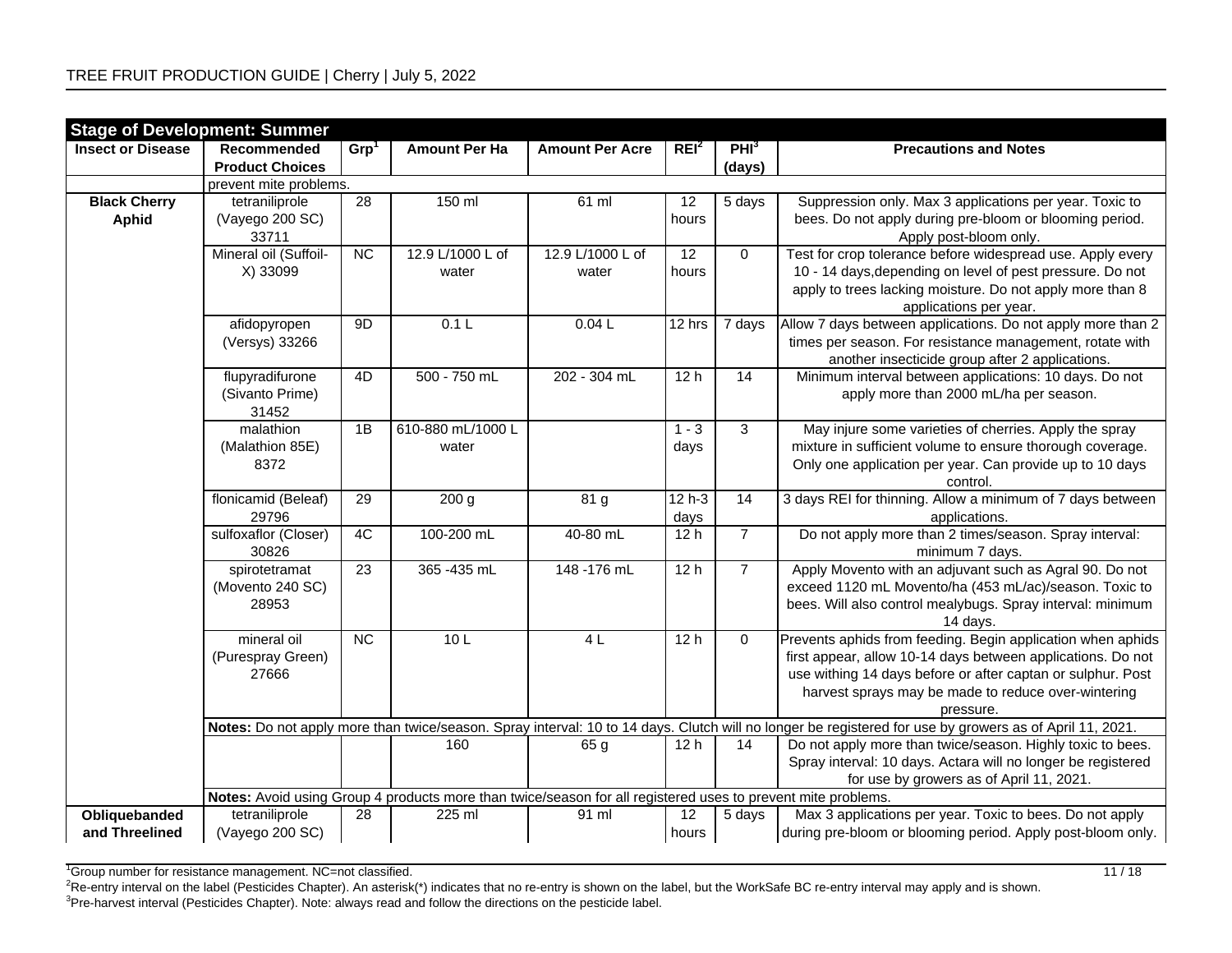| <b>Insect or Disease</b><br>REI <sup>2</sup><br>PHI <sup>3</sup><br>Grp <sup>1</sup><br>Recommended<br><b>Amount Per Ha</b><br><b>Precautions and Notes</b><br><b>Amount Per Acre</b><br><b>Product Choices</b><br>(days)<br>Leafrollers<br>33711<br>$\overline{28}$<br>$1.2 - 1.6$<br>485 - 647 ml<br>$\overline{12}$<br>cyclaniliprole<br>7 days<br>Toxic to bees. Do not make more than 3 applications per<br>(Harvanta 50SL)<br>crop year. Where possible, rotate the use of Harvanta or<br>other Group 28 insecticides with different groups that control<br>32889<br>the same pests.<br>Will also control other leaf-feeding larvae present. See<br>$1.8 - 2.5$ L<br>$0.73 - 1.0$<br><b>Bacillus</b><br>$24 h*$<br>$\mathbf 0$<br>11<br>Notes. Spray interval: 7 days under optimal conditions.<br>thuringiensis<br>(Bioprotec PLUS)<br>32425<br>$\overline{3}$<br>spinosad (Success)<br>$5\phantom{.0}$<br>74 mL<br>182 mL<br>Do not apply more than 3 times/season. Spray interval: 7 to<br>dry<br>26835<br>10 days.<br>4.0 L<br>$\overline{0}$<br>Will also control bud moth. Spray interval: 7 days under<br><b>Bacillus</b><br>$\overline{11}$<br>1.6L<br>$24 h*$<br>thuringiensis<br>optimal conditions.<br>(Bioprotec CAF)<br>26854<br>500-1000 mL<br>202-404 mL<br>3<br>Monitor adult moth flight and apply at first egg hatch. Do not<br>cyantraniliprole<br>28<br>12h<br>tank mix with Flint, Pristine, Cabrio, copper and captan<br>(Exirel) 30895<br>fungicides. Toxic to bees. Spray interval: 7 to 10 days.<br>novaluron (Rimon)<br>15<br>$1.35 - 3.35$ L<br>$0.55 - 1.35$ L<br>12h<br>$\overline{14}$<br>Use higher rate for higher populations. Maximum 3<br>applications/season. May be harmful to predatory mites.<br>28515<br>Spray interval: 10 to 14 days.<br>$\overline{3}$<br>spinosad (Entrust)<br>5<br>364 mL<br>147 mL<br>Do not apply more than 3 times per season against<br>dry<br>leafrollers. Spray interval: 7 to 10 days.<br>30382<br>$\overline{5}$<br>$5\phantom{.0}$<br>$\sqrt{210-420}$ g<br>85 g - 170 g<br>12h<br>Do not apply more than 3 times per season. Use the higher<br>spinetoram<br>rate under high pest pressure and/or larger larvae. Spray<br>(Delegate) 28778<br>interval: 7 days.<br>Apply at first egg hatch based on pheromone trap catches<br>chlorantraniliprole<br>$\overline{28}$<br>145-285 g<br>59-115 g<br>12h<br>$\mathbf{1}$<br>and degree days after biofix. Do not apply more than 3 times<br>(Altacor) 28981<br>per season. Spray interval: 7 to 14 days (see label).<br>Notes: Altacor, Delegate, Success and Bt products are stomach poisons so complete coverage is important for satisfactory control. Apply Bt when bloom | <b>Stage of Development: Summer</b> |  |  |  |
|---------------------------------------------------------------------------------------------------------------------------------------------------------------------------------------------------------------------------------------------------------------------------------------------------------------------------------------------------------------------------------------------------------------------------------------------------------------------------------------------------------------------------------------------------------------------------------------------------------------------------------------------------------------------------------------------------------------------------------------------------------------------------------------------------------------------------------------------------------------------------------------------------------------------------------------------------------------------------------------------------------------------------------------------------------------------------------------------------------------------------------------------------------------------------------------------------------------------------------------------------------------------------------------------------------------------------------------------------------------------------------------------------------------------------------------------------------------------------------------------------------------------------------------------------------------------------------------------------------------------------------------------------------------------------------------------------------------------------------------------------------------------------------------------------------------------------------------------------------------------------------------------------------------------------------------------------------------------------------------------------------------------------------------------------------------------------------------------------------------------------------------------------------------------------------------------------------------------------------------------------------------------------------------------------------------------------------------------------------------------------------------------------------------------------------------------------------------------------------------------------------------------------------------------------------------------------------------------------------------------------------------------------------------------------------------------------------|-------------------------------------|--|--|--|
|                                                                                                                                                                                                                                                                                                                                                                                                                                                                                                                                                                                                                                                                                                                                                                                                                                                                                                                                                                                                                                                                                                                                                                                                                                                                                                                                                                                                                                                                                                                                                                                                                                                                                                                                                                                                                                                                                                                                                                                                                                                                                                                                                                                                                                                                                                                                                                                                                                                                                                                                                                                                                                                                                                         |                                     |  |  |  |
|                                                                                                                                                                                                                                                                                                                                                                                                                                                                                                                                                                                                                                                                                                                                                                                                                                                                                                                                                                                                                                                                                                                                                                                                                                                                                                                                                                                                                                                                                                                                                                                                                                                                                                                                                                                                                                                                                                                                                                                                                                                                                                                                                                                                                                                                                                                                                                                                                                                                                                                                                                                                                                                                                                         |                                     |  |  |  |
|                                                                                                                                                                                                                                                                                                                                                                                                                                                                                                                                                                                                                                                                                                                                                                                                                                                                                                                                                                                                                                                                                                                                                                                                                                                                                                                                                                                                                                                                                                                                                                                                                                                                                                                                                                                                                                                                                                                                                                                                                                                                                                                                                                                                                                                                                                                                                                                                                                                                                                                                                                                                                                                                                                         |                                     |  |  |  |
|                                                                                                                                                                                                                                                                                                                                                                                                                                                                                                                                                                                                                                                                                                                                                                                                                                                                                                                                                                                                                                                                                                                                                                                                                                                                                                                                                                                                                                                                                                                                                                                                                                                                                                                                                                                                                                                                                                                                                                                                                                                                                                                                                                                                                                                                                                                                                                                                                                                                                                                                                                                                                                                                                                         |                                     |  |  |  |
|                                                                                                                                                                                                                                                                                                                                                                                                                                                                                                                                                                                                                                                                                                                                                                                                                                                                                                                                                                                                                                                                                                                                                                                                                                                                                                                                                                                                                                                                                                                                                                                                                                                                                                                                                                                                                                                                                                                                                                                                                                                                                                                                                                                                                                                                                                                                                                                                                                                                                                                                                                                                                                                                                                         |                                     |  |  |  |
|                                                                                                                                                                                                                                                                                                                                                                                                                                                                                                                                                                                                                                                                                                                                                                                                                                                                                                                                                                                                                                                                                                                                                                                                                                                                                                                                                                                                                                                                                                                                                                                                                                                                                                                                                                                                                                                                                                                                                                                                                                                                                                                                                                                                                                                                                                                                                                                                                                                                                                                                                                                                                                                                                                         |                                     |  |  |  |
|                                                                                                                                                                                                                                                                                                                                                                                                                                                                                                                                                                                                                                                                                                                                                                                                                                                                                                                                                                                                                                                                                                                                                                                                                                                                                                                                                                                                                                                                                                                                                                                                                                                                                                                                                                                                                                                                                                                                                                                                                                                                                                                                                                                                                                                                                                                                                                                                                                                                                                                                                                                                                                                                                                         |                                     |  |  |  |
|                                                                                                                                                                                                                                                                                                                                                                                                                                                                                                                                                                                                                                                                                                                                                                                                                                                                                                                                                                                                                                                                                                                                                                                                                                                                                                                                                                                                                                                                                                                                                                                                                                                                                                                                                                                                                                                                                                                                                                                                                                                                                                                                                                                                                                                                                                                                                                                                                                                                                                                                                                                                                                                                                                         |                                     |  |  |  |
|                                                                                                                                                                                                                                                                                                                                                                                                                                                                                                                                                                                                                                                                                                                                                                                                                                                                                                                                                                                                                                                                                                                                                                                                                                                                                                                                                                                                                                                                                                                                                                                                                                                                                                                                                                                                                                                                                                                                                                                                                                                                                                                                                                                                                                                                                                                                                                                                                                                                                                                                                                                                                                                                                                         |                                     |  |  |  |
|                                                                                                                                                                                                                                                                                                                                                                                                                                                                                                                                                                                                                                                                                                                                                                                                                                                                                                                                                                                                                                                                                                                                                                                                                                                                                                                                                                                                                                                                                                                                                                                                                                                                                                                                                                                                                                                                                                                                                                                                                                                                                                                                                                                                                                                                                                                                                                                                                                                                                                                                                                                                                                                                                                         |                                     |  |  |  |
|                                                                                                                                                                                                                                                                                                                                                                                                                                                                                                                                                                                                                                                                                                                                                                                                                                                                                                                                                                                                                                                                                                                                                                                                                                                                                                                                                                                                                                                                                                                                                                                                                                                                                                                                                                                                                                                                                                                                                                                                                                                                                                                                                                                                                                                                                                                                                                                                                                                                                                                                                                                                                                                                                                         |                                     |  |  |  |
|                                                                                                                                                                                                                                                                                                                                                                                                                                                                                                                                                                                                                                                                                                                                                                                                                                                                                                                                                                                                                                                                                                                                                                                                                                                                                                                                                                                                                                                                                                                                                                                                                                                                                                                                                                                                                                                                                                                                                                                                                                                                                                                                                                                                                                                                                                                                                                                                                                                                                                                                                                                                                                                                                                         |                                     |  |  |  |
|                                                                                                                                                                                                                                                                                                                                                                                                                                                                                                                                                                                                                                                                                                                                                                                                                                                                                                                                                                                                                                                                                                                                                                                                                                                                                                                                                                                                                                                                                                                                                                                                                                                                                                                                                                                                                                                                                                                                                                                                                                                                                                                                                                                                                                                                                                                                                                                                                                                                                                                                                                                                                                                                                                         |                                     |  |  |  |
|                                                                                                                                                                                                                                                                                                                                                                                                                                                                                                                                                                                                                                                                                                                                                                                                                                                                                                                                                                                                                                                                                                                                                                                                                                                                                                                                                                                                                                                                                                                                                                                                                                                                                                                                                                                                                                                                                                                                                                                                                                                                                                                                                                                                                                                                                                                                                                                                                                                                                                                                                                                                                                                                                                         |                                     |  |  |  |
|                                                                                                                                                                                                                                                                                                                                                                                                                                                                                                                                                                                                                                                                                                                                                                                                                                                                                                                                                                                                                                                                                                                                                                                                                                                                                                                                                                                                                                                                                                                                                                                                                                                                                                                                                                                                                                                                                                                                                                                                                                                                                                                                                                                                                                                                                                                                                                                                                                                                                                                                                                                                                                                                                                         |                                     |  |  |  |
|                                                                                                                                                                                                                                                                                                                                                                                                                                                                                                                                                                                                                                                                                                                                                                                                                                                                                                                                                                                                                                                                                                                                                                                                                                                                                                                                                                                                                                                                                                                                                                                                                                                                                                                                                                                                                                                                                                                                                                                                                                                                                                                                                                                                                                                                                                                                                                                                                                                                                                                                                                                                                                                                                                         |                                     |  |  |  |
|                                                                                                                                                                                                                                                                                                                                                                                                                                                                                                                                                                                                                                                                                                                                                                                                                                                                                                                                                                                                                                                                                                                                                                                                                                                                                                                                                                                                                                                                                                                                                                                                                                                                                                                                                                                                                                                                                                                                                                                                                                                                                                                                                                                                                                                                                                                                                                                                                                                                                                                                                                                                                                                                                                         |                                     |  |  |  |
|                                                                                                                                                                                                                                                                                                                                                                                                                                                                                                                                                                                                                                                                                                                                                                                                                                                                                                                                                                                                                                                                                                                                                                                                                                                                                                                                                                                                                                                                                                                                                                                                                                                                                                                                                                                                                                                                                                                                                                                                                                                                                                                                                                                                                                                                                                                                                                                                                                                                                                                                                                                                                                                                                                         |                                     |  |  |  |
|                                                                                                                                                                                                                                                                                                                                                                                                                                                                                                                                                                                                                                                                                                                                                                                                                                                                                                                                                                                                                                                                                                                                                                                                                                                                                                                                                                                                                                                                                                                                                                                                                                                                                                                                                                                                                                                                                                                                                                                                                                                                                                                                                                                                                                                                                                                                                                                                                                                                                                                                                                                                                                                                                                         |                                     |  |  |  |
|                                                                                                                                                                                                                                                                                                                                                                                                                                                                                                                                                                                                                                                                                                                                                                                                                                                                                                                                                                                                                                                                                                                                                                                                                                                                                                                                                                                                                                                                                                                                                                                                                                                                                                                                                                                                                                                                                                                                                                                                                                                                                                                                                                                                                                                                                                                                                                                                                                                                                                                                                                                                                                                                                                         |                                     |  |  |  |
|                                                                                                                                                                                                                                                                                                                                                                                                                                                                                                                                                                                                                                                                                                                                                                                                                                                                                                                                                                                                                                                                                                                                                                                                                                                                                                                                                                                                                                                                                                                                                                                                                                                                                                                                                                                                                                                                                                                                                                                                                                                                                                                                                                                                                                                                                                                                                                                                                                                                                                                                                                                                                                                                                                         |                                     |  |  |  |
|                                                                                                                                                                                                                                                                                                                                                                                                                                                                                                                                                                                                                                                                                                                                                                                                                                                                                                                                                                                                                                                                                                                                                                                                                                                                                                                                                                                                                                                                                                                                                                                                                                                                                                                                                                                                                                                                                                                                                                                                                                                                                                                                                                                                                                                                                                                                                                                                                                                                                                                                                                                                                                                                                                         |                                     |  |  |  |
|                                                                                                                                                                                                                                                                                                                                                                                                                                                                                                                                                                                                                                                                                                                                                                                                                                                                                                                                                                                                                                                                                                                                                                                                                                                                                                                                                                                                                                                                                                                                                                                                                                                                                                                                                                                                                                                                                                                                                                                                                                                                                                                                                                                                                                                                                                                                                                                                                                                                                                                                                                                                                                                                                                         |                                     |  |  |  |
|                                                                                                                                                                                                                                                                                                                                                                                                                                                                                                                                                                                                                                                                                                                                                                                                                                                                                                                                                                                                                                                                                                                                                                                                                                                                                                                                                                                                                                                                                                                                                                                                                                                                                                                                                                                                                                                                                                                                                                                                                                                                                                                                                                                                                                                                                                                                                                                                                                                                                                                                                                                                                                                                                                         |                                     |  |  |  |
|                                                                                                                                                                                                                                                                                                                                                                                                                                                                                                                                                                                                                                                                                                                                                                                                                                                                                                                                                                                                                                                                                                                                                                                                                                                                                                                                                                                                                                                                                                                                                                                                                                                                                                                                                                                                                                                                                                                                                                                                                                                                                                                                                                                                                                                                                                                                                                                                                                                                                                                                                                                                                                                                                                         |                                     |  |  |  |
|                                                                                                                                                                                                                                                                                                                                                                                                                                                                                                                                                                                                                                                                                                                                                                                                                                                                                                                                                                                                                                                                                                                                                                                                                                                                                                                                                                                                                                                                                                                                                                                                                                                                                                                                                                                                                                                                                                                                                                                                                                                                                                                                                                                                                                                                                                                                                                                                                                                                                                                                                                                                                                                                                                         |                                     |  |  |  |
|                                                                                                                                                                                                                                                                                                                                                                                                                                                                                                                                                                                                                                                                                                                                                                                                                                                                                                                                                                                                                                                                                                                                                                                                                                                                                                                                                                                                                                                                                                                                                                                                                                                                                                                                                                                                                                                                                                                                                                                                                                                                                                                                                                                                                                                                                                                                                                                                                                                                                                                                                                                                                                                                                                         |                                     |  |  |  |
|                                                                                                                                                                                                                                                                                                                                                                                                                                                                                                                                                                                                                                                                                                                                                                                                                                                                                                                                                                                                                                                                                                                                                                                                                                                                                                                                                                                                                                                                                                                                                                                                                                                                                                                                                                                                                                                                                                                                                                                                                                                                                                                                                                                                                                                                                                                                                                                                                                                                                                                                                                                                                                                                                                         |                                     |  |  |  |
|                                                                                                                                                                                                                                                                                                                                                                                                                                                                                                                                                                                                                                                                                                                                                                                                                                                                                                                                                                                                                                                                                                                                                                                                                                                                                                                                                                                                                                                                                                                                                                                                                                                                                                                                                                                                                                                                                                                                                                                                                                                                                                                                                                                                                                                                                                                                                                                                                                                                                                                                                                                                                                                                                                         |                                     |  |  |  |
|                                                                                                                                                                                                                                                                                                                                                                                                                                                                                                                                                                                                                                                                                                                                                                                                                                                                                                                                                                                                                                                                                                                                                                                                                                                                                                                                                                                                                                                                                                                                                                                                                                                                                                                                                                                                                                                                                                                                                                                                                                                                                                                                                                                                                                                                                                                                                                                                                                                                                                                                                                                                                                                                                                         |                                     |  |  |  |
|                                                                                                                                                                                                                                                                                                                                                                                                                                                                                                                                                                                                                                                                                                                                                                                                                                                                                                                                                                                                                                                                                                                                                                                                                                                                                                                                                                                                                                                                                                                                                                                                                                                                                                                                                                                                                                                                                                                                                                                                                                                                                                                                                                                                                                                                                                                                                                                                                                                                                                                                                                                                                                                                                                         |                                     |  |  |  |
| is 80% or more during late afternoon or on a cloudy day when no rain is forecast for 24 hours. If there is more than 2 mm rainfall within 24 h of application,                                                                                                                                                                                                                                                                                                                                                                                                                                                                                                                                                                                                                                                                                                                                                                                                                                                                                                                                                                                                                                                                                                                                                                                                                                                                                                                                                                                                                                                                                                                                                                                                                                                                                                                                                                                                                                                                                                                                                                                                                                                                                                                                                                                                                                                                                                                                                                                                                                                                                                                                          |                                     |  |  |  |
| re-apply product. Wait 7 days (in absence of rain) before applying a second treatment of Bt or another product. Optimum solution pH for Bt is 6.                                                                                                                                                                                                                                                                                                                                                                                                                                                                                                                                                                                                                                                                                                                                                                                                                                                                                                                                                                                                                                                                                                                                                                                                                                                                                                                                                                                                                                                                                                                                                                                                                                                                                                                                                                                                                                                                                                                                                                                                                                                                                                                                                                                                                                                                                                                                                                                                                                                                                                                                                        |                                     |  |  |  |
| <b>Spotted Wing</b><br>779 - 1559 ml<br>315 - 631 ml<br>24 h -<br>Toxic to bees. Maximum 1 application per year. REI/PHI's:<br>fenpropathrin<br>3                                                                                                                                                                                                                                                                                                                                                                                                                                                                                                                                                                                                                                                                                                                                                                                                                                                                                                                                                                                                                                                                                                                                                                                                                                                                                                                                                                                                                                                                                                                                                                                                                                                                                                                                                                                                                                                                                                                                                                                                                                                                                                                                                                                                                                                                                                                                                                                                                                                                                                                                                       |                                     |  |  |  |
| Drosophila<br>(Danitol) 33817<br>23<br>23 days (thinning), 16 days (hand harvesting), 7 days                                                                                                                                                                                                                                                                                                                                                                                                                                                                                                                                                                                                                                                                                                                                                                                                                                                                                                                                                                                                                                                                                                                                                                                                                                                                                                                                                                                                                                                                                                                                                                                                                                                                                                                                                                                                                                                                                                                                                                                                                                                                                                                                                                                                                                                                                                                                                                                                                                                                                                                                                                                                            |                                     |  |  |  |
| (scouting, hand pruning), 3 days (mechanical harvesting), 24                                                                                                                                                                                                                                                                                                                                                                                                                                                                                                                                                                                                                                                                                                                                                                                                                                                                                                                                                                                                                                                                                                                                                                                                                                                                                                                                                                                                                                                                                                                                                                                                                                                                                                                                                                                                                                                                                                                                                                                                                                                                                                                                                                                                                                                                                                                                                                                                                                                                                                                                                                                                                                            |                                     |  |  |  |
| days<br>hours (all other activities)                                                                                                                                                                                                                                                                                                                                                                                                                                                                                                                                                                                                                                                                                                                                                                                                                                                                                                                                                                                                                                                                                                                                                                                                                                                                                                                                                                                                                                                                                                                                                                                                                                                                                                                                                                                                                                                                                                                                                                                                                                                                                                                                                                                                                                                                                                                                                                                                                                                                                                                                                                                                                                                                    |                                     |  |  |  |
| 3<br>245 - 285 ml<br>99 - 115 ml<br>12<br>Allow a minimum of 7 days between treatments. Do not<br>cypermethrin (UP-<br>2 days                                                                                                                                                                                                                                                                                                                                                                                                                                                                                                                                                                                                                                                                                                                                                                                                                                                                                                                                                                                                                                                                                                                                                                                                                                                                                                                                                                                                                                                                                                                                                                                                                                                                                                                                                                                                                                                                                                                                                                                                                                                                                                                                                                                                                                                                                                                                                                                                                                                                                                                                                                           |                                     |  |  |  |
| Cyde 2.5 EC) 28795<br>apply more than two treatments. Do not apply during crop<br>hours                                                                                                                                                                                                                                                                                                                                                                                                                                                                                                                                                                                                                                                                                                                                                                                                                                                                                                                                                                                                                                                                                                                                                                                                                                                                                                                                                                                                                                                                                                                                                                                                                                                                                                                                                                                                                                                                                                                                                                                                                                                                                                                                                                                                                                                                                                                                                                                                                                                                                                                                                                                                                 |                                     |  |  |  |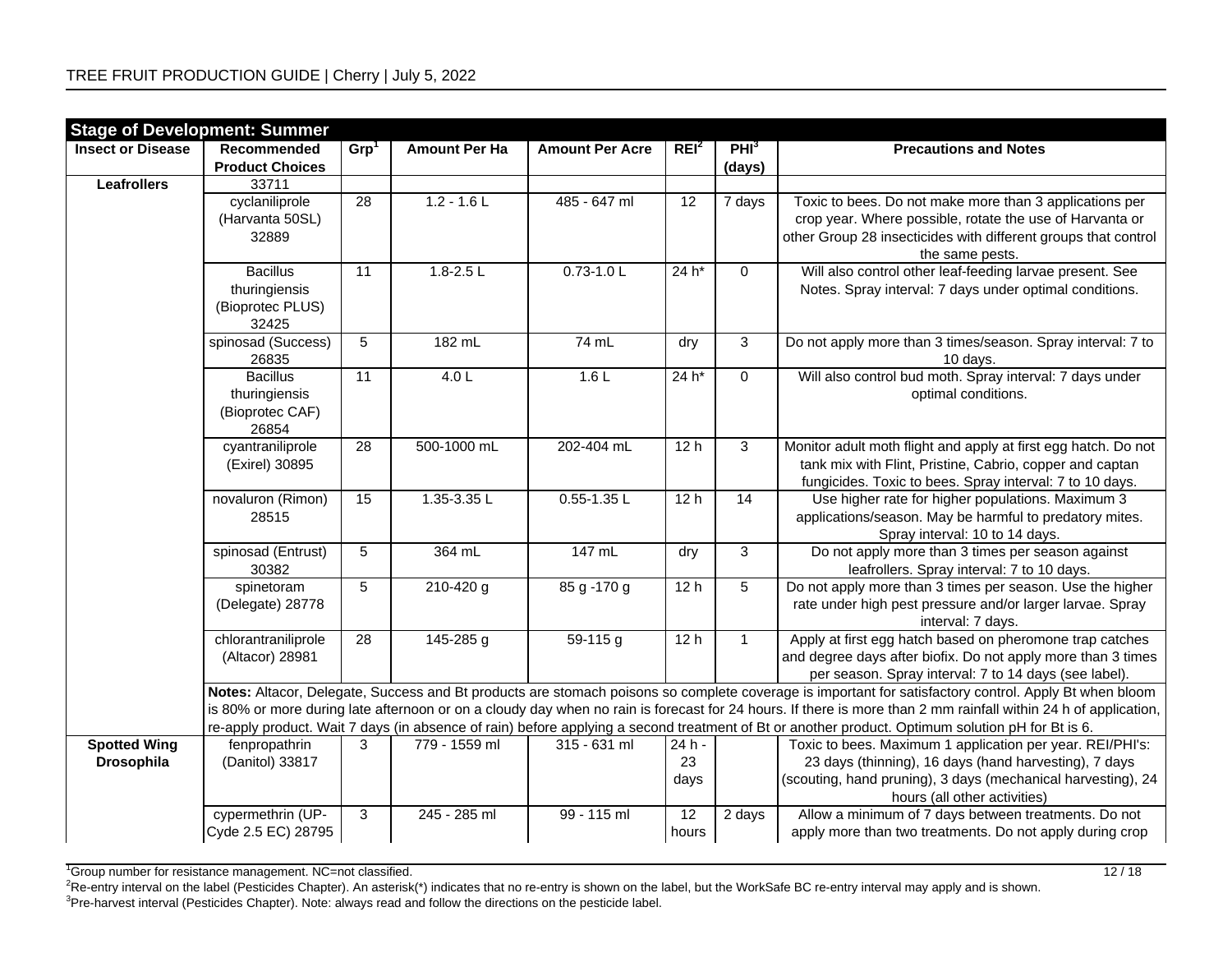|                                          | <b>Stage of Development: Summer</b> |                  |                                                                                        |                        |                  |                  |                                                                                    |
|------------------------------------------|-------------------------------------|------------------|----------------------------------------------------------------------------------------|------------------------|------------------|------------------|------------------------------------------------------------------------------------|
| <b>Insect or Disease</b>                 | Recommended                         | Grp <sup>1</sup> | <b>Amount Per Ha</b>                                                                   | <b>Amount Per Acre</b> | REI <sup>2</sup> | PHI <sup>3</sup> | <b>Precautions and Notes</b>                                                       |
|                                          | <b>Product Choices</b>              |                  |                                                                                        |                        |                  | (days)           |                                                                                    |
|                                          |                                     |                  |                                                                                        |                        |                  |                  | bloom period.                                                                      |
|                                          | cyclaniliprole                      | $\overline{28}$  | $1.2 - 1.6$ L                                                                          | 485 - 647 ml           | $\overline{12}$  | 7 days           | Toxic to bees. Do not make more than 3 applications per                            |
|                                          | (Harvanta 50SL)                     |                  |                                                                                        |                        |                  |                  | crop year. Where possible, rotate the use of Harvanta or                           |
|                                          | 32889                               |                  |                                                                                        |                        |                  |                  | other Group 28 insecticides with different groups that control                     |
|                                          |                                     |                  |                                                                                        |                        |                  |                  | the same pests.                                                                    |
|                                          | cypermethrin (Mako)                 | $\mathbf{3}$     | 150 - 175 mL                                                                           | 60.7 - 70.8 mL         | 12 hrs           | 2 days           | May cause mite flare-ups. Short residual (3-5 days) when                           |
|                                          | 30316                               |                  |                                                                                        |                        |                  |                  | temperatures are above 25 C. Allow a minimum of 7 days                             |
|                                          |                                     |                  |                                                                                        |                        |                  |                  | between treatments. Do not apply more than 2 treatments.                           |
|                                          |                                     |                  |                                                                                        |                        |                  |                  | Do not apply during crop blooming period.                                          |
|                                          | spinosad (Success)                  | $5\phantom{.0}$  | 182 mL                                                                                 | 74 mL                  | 4 h              | 3                | Begin applications when fruit begin to ripen. Will control only                    |
|                                          | 26835                               |                  |                                                                                        |                        |                  |                  | adult flies, NOT larvae in the fruit. Allow 7 to 10 days                           |
|                                          |                                     |                  |                                                                                        |                        |                  |                  | between applications. Do not exceed 182 mL product/ha per                          |
|                                          |                                     |                  |                                                                                        |                        |                  |                  | application (74 mL/acre); maximum 3 applications per year.                         |
|                                          | cyantraniliprole                    | 28               | 1000-1500 mL                                                                           | 405-607 mL             | 12h              | $\overline{3}$   | Begin application when fruit begin to turn color (straw to                         |
|                                          | (Exirel) 30895                      |                  |                                                                                        |                        |                  |                  | pink). Re-apply at 7 day intervals. Do not apply more than 4                       |
|                                          |                                     |                  |                                                                                        |                        |                  |                  | times/season. Will control adult flies, NOT larvae inside fruit.                   |
|                                          |                                     |                  |                                                                                        |                        |                  |                  | Do not tank mix with Flint, Pristine, Cabrio, copper or captan                     |
|                                          |                                     |                  |                                                                                        |                        |                  |                  | fungicides. Toxic to bees. Check MRL requirements for fruit                        |
|                                          |                                     |                  |                                                                                        |                        |                  |                  | exports. Spray interval: 7 to 10 days.                                             |
|                                          | malathion                           | 1B               | 855 - 2500 ml/ha                                                                       | 346 - 1012 ml/ac       | $\overline{12}$  | 3                | May be effective for 5 days. May cause leaf drop or fruit                          |
|                                          | (Malathion 85E)                     |                  |                                                                                        |                        | hours            |                  | finish problems on cherries, particularly when hot, or in low                      |
|                                          | 8372                                |                  |                                                                                        |                        | $-3$             |                  | water volumes. Works better at temperatures above 20°C.                            |
|                                          |                                     |                  |                                                                                        |                        | days             |                  | Max 2 applications per year with 7 day minimum application                         |
|                                          |                                     |                  |                                                                                        |                        |                  |                  | interval.                                                                          |
|                                          | spinosad (Entrust)                  | $5\phantom{.0}$  | 364 mL                                                                                 | 147 mL                 | 4 h              | 3                | Begin applications when fruit begin to ripen. Will control only                    |
|                                          | 30382                               |                  |                                                                                        |                        |                  |                  | adult flies, NOT larvae in the fruit. Allow 7 to 10 days                           |
|                                          |                                     |                  |                                                                                        |                        |                  |                  | between applications. Do not exceed 364 mL product/ha per                          |
|                                          |                                     |                  |                                                                                        |                        |                  |                  | application (147 mL/acre); maximum 3 applications per year.                        |
|                                          | spinetoram                          | 5                | 420 g                                                                                  | 170 g                  | 12h              | 5                | Maximum 3 applications per season with a minimum re-                               |
|                                          | (Delegate) 28778                    |                  |                                                                                        |                        |                  |                  | treatment interval of 7 days.                                                      |
| McDaniel,                                | Mineral oil (Suffoil-               | NC               | Notes: Do not rely on Admire, Assail or GF-120 for control of SWD.<br>12.9 L/1000 L of | 12.9 L/1000 L of       | 12               | 0                | Test for crop tolerance before widespread use. Apply every                         |
|                                          |                                     |                  |                                                                                        |                        |                  |                  | 10 - 14 days, depending on level of pest pressure. Do not                          |
| <b>Twospotted Spider</b><br><b>Mites</b> | X) 33099                            |                  | water                                                                                  | water                  | hours            |                  |                                                                                    |
|                                          |                                     |                  |                                                                                        |                        |                  |                  | apply to trees lacking moisture. Do not apply more than 8                          |
|                                          | cyflumetofen                        | 25               | 1 <sub>L</sub>                                                                         | 405 mL                 | 12h              | $\overline{7}$   | applications per year.<br>For control of all life stages. Do not apply more than 2 |
|                                          |                                     |                  |                                                                                        |                        |                  |                  |                                                                                    |
|                                          | (Nealta) 31284                      |                  |                                                                                        |                        |                  |                  | times/season. Not for rust mite control. Spray interval: 14                        |
|                                          |                                     |                  |                                                                                        |                        |                  |                  | days.                                                                              |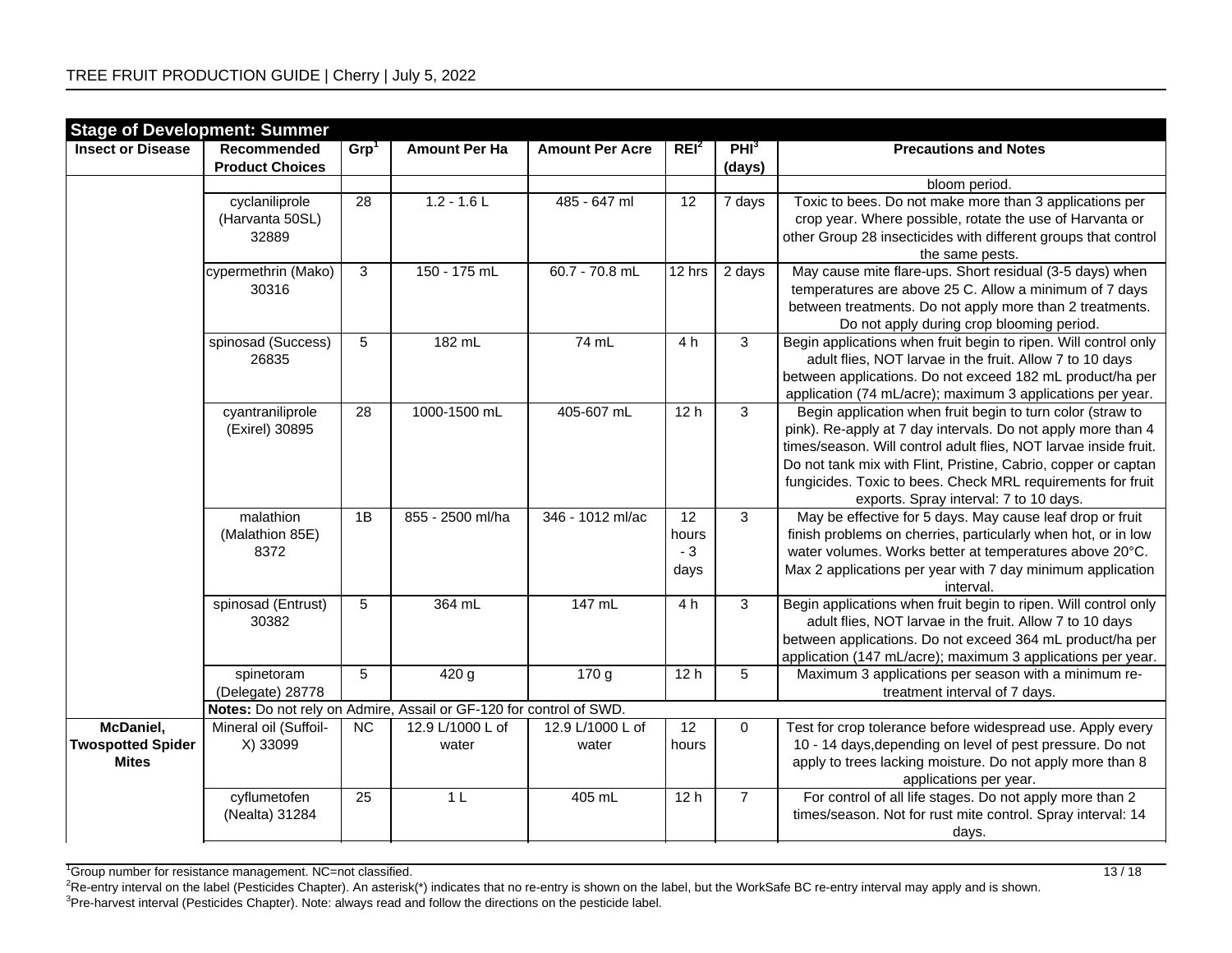| <b>Stage of Development: Summer</b>                             |                                                                                                                                                                                                                                                                                                     |                  |                           |                           |                  |                  |                                                                                                                                                                                                                                                     |  |  |  |  |
|-----------------------------------------------------------------|-----------------------------------------------------------------------------------------------------------------------------------------------------------------------------------------------------------------------------------------------------------------------------------------------------|------------------|---------------------------|---------------------------|------------------|------------------|-----------------------------------------------------------------------------------------------------------------------------------------------------------------------------------------------------------------------------------------------------|--|--|--|--|
| <b>Insect or Disease</b>                                        | Recommended                                                                                                                                                                                                                                                                                         | Grp <sup>1</sup> | <b>Amount Per Ha</b>      | <b>Amount Per Acre</b>    | REI <sup>2</sup> | PHI <sup>3</sup> | <b>Precautions and Notes</b>                                                                                                                                                                                                                        |  |  |  |  |
|                                                                 | <b>Product Choices</b>                                                                                                                                                                                                                                                                              |                  |                           |                           |                  | (days)           |                                                                                                                                                                                                                                                     |  |  |  |  |
|                                                                 | pyridaben (Nexter)<br>25135                                                                                                                                                                                                                                                                         | $\overline{21}$  | $300 - 600$ g             | 120-240 g                 | 24h              | $\overline{7}$   | Only one application per season. Residual control: 7-10<br>days.                                                                                                                                                                                    |  |  |  |  |
|                                                                 | spirodiclofen<br>(Envidor) 28051                                                                                                                                                                                                                                                                    | 23               | 750 mL                    | 300 mL                    | 12h              | $\overline{7}$   | Will also control rust mites. Spray interval: minimum 7 days.                                                                                                                                                                                       |  |  |  |  |
|                                                                 | bifenazate<br>(Acramite) 27925                                                                                                                                                                                                                                                                      | 20D              | 851 g                     | 344g                      | 12h              | $\overline{7}$   | Begin application when mites first appear. Do not apply more<br>than once/season. Will not control rust mites. Residual<br>control: 21 days.                                                                                                        |  |  |  |  |
|                                                                 | Notes: To avoid development of pesticide resistance, do not apply products from the same group more than once per season. The presence and number<br>of predatory mites should first be determined before spraying. Apply the products in sufficient water to ensure thorough and uniform coverage. |                  |                           |                           |                  |                  |                                                                                                                                                                                                                                                     |  |  |  |  |
| <b>European Paper</b><br>Wasp                                   | cypermethrin (Mako)<br>30316                                                                                                                                                                                                                                                                        | 3                | 150 - 170 mL              | 60.7 - 70.8 mL            | $12$ hrs         | 2 days           | May cause mite flare-ups. Allow a minimum of 7 days<br>between treatments. Do not apply more than 2 treatments.<br>Do not apply during crop blooming period.                                                                                        |  |  |  |  |
| <b>European Red Mite</b>                                        | cyflumetofen<br>(Nealta) 31284                                                                                                                                                                                                                                                                      | $\overline{25}$  | 1 <sub>L</sub>            | 405 mL                    | 12h              | $\overline{7}$   | For control of all life stages. Do not apply more than 2<br>times/season. Not for rust mite control. Spray interval: 14<br>days.                                                                                                                    |  |  |  |  |
|                                                                 | pyridaben (Nexter)<br>25135                                                                                                                                                                                                                                                                         | 21               | $300 - 600$ g             | 120-240 g                 | 24h              | $\overline{7}$   | Only one application per season. Residual control: 7-10<br>days.                                                                                                                                                                                    |  |  |  |  |
|                                                                 | spirodiclofen<br>(Envidor) 28051                                                                                                                                                                                                                                                                    | 23               | 750 mL                    | 300 mL                    | 12h              | $\overline{7}$   | Will also control rust mites. Spray interval: minimum 7 days.                                                                                                                                                                                       |  |  |  |  |
|                                                                 | mineral oil<br>(Purespray Green)<br>27666                                                                                                                                                                                                                                                           | NC               | 10L                       | 4L                        | 12h              | $\mathbf 0$      | For suppression only. Begin applications when mites first<br>appear, allow 10-14 days between applications. Do not use<br>within 14 days of captan. Post harvest sprays help to reduce<br>over- wintering pressure.                                 |  |  |  |  |
|                                                                 | bifenazate<br>(Acramite) 27925                                                                                                                                                                                                                                                                      | 20D              | 851 g                     | 344 g                     | 12h              | $\overline{7}$   | Begin application when mites first appear. Do not apply more<br>than once/season. Will not control rust mites. Residual<br>control: 21 days.                                                                                                        |  |  |  |  |
|                                                                 | Notes: To avoid development of pesticide resistance, do not apply products from the same group more than once per season. The presence and number<br>of predatory mites should first be determined before spraying. Apply the products in sufficient water to ensure thorough and uniform coverage. |                  |                           |                           |                  |                  |                                                                                                                                                                                                                                                     |  |  |  |  |
| <b>Rust Mites and</b><br><b>Pearleaf Blister</b><br><b>Mite</b> | spirodiclofen<br>(Envidor) 28051                                                                                                                                                                                                                                                                    | 23               | 750 mL                    | 300 mL                    | 12 <sub>h</sub>  | $\overline{7}$   | Will control other mites present. Spray interval: minimum 7<br>days.                                                                                                                                                                                |  |  |  |  |
| <b>Peach Tree Borer</b>                                         | novaluron (Rimon)<br>28515                                                                                                                                                                                                                                                                          | 15               | 1.4 L/ 1000 L of<br>water | 1.4 L/ 1000 L of<br>water | 12h              | $\overline{14}$  | Begin spray application 7-10 days after first trap catch. Spray<br>tree trunk and scaffold limbs with a hand gun sprayer. Spray<br>interval: 21 days. May harm predatory mites.                                                                     |  |  |  |  |
|                                                                 | spinetoram<br>(Delegate) 28778                                                                                                                                                                                                                                                                      | 5                | 420 g                     | 170                       | $\overline{12}$  | $\overline{5}$   | For suppression only: Cover the tree trunk and scaffold<br>limbs, particularly the graft union and any pruning cuts.<br>Thorough coverage is essential. Target the 1st instar larvae<br>stage, beginning 7 to 10 days after first adult trap catch. |  |  |  |  |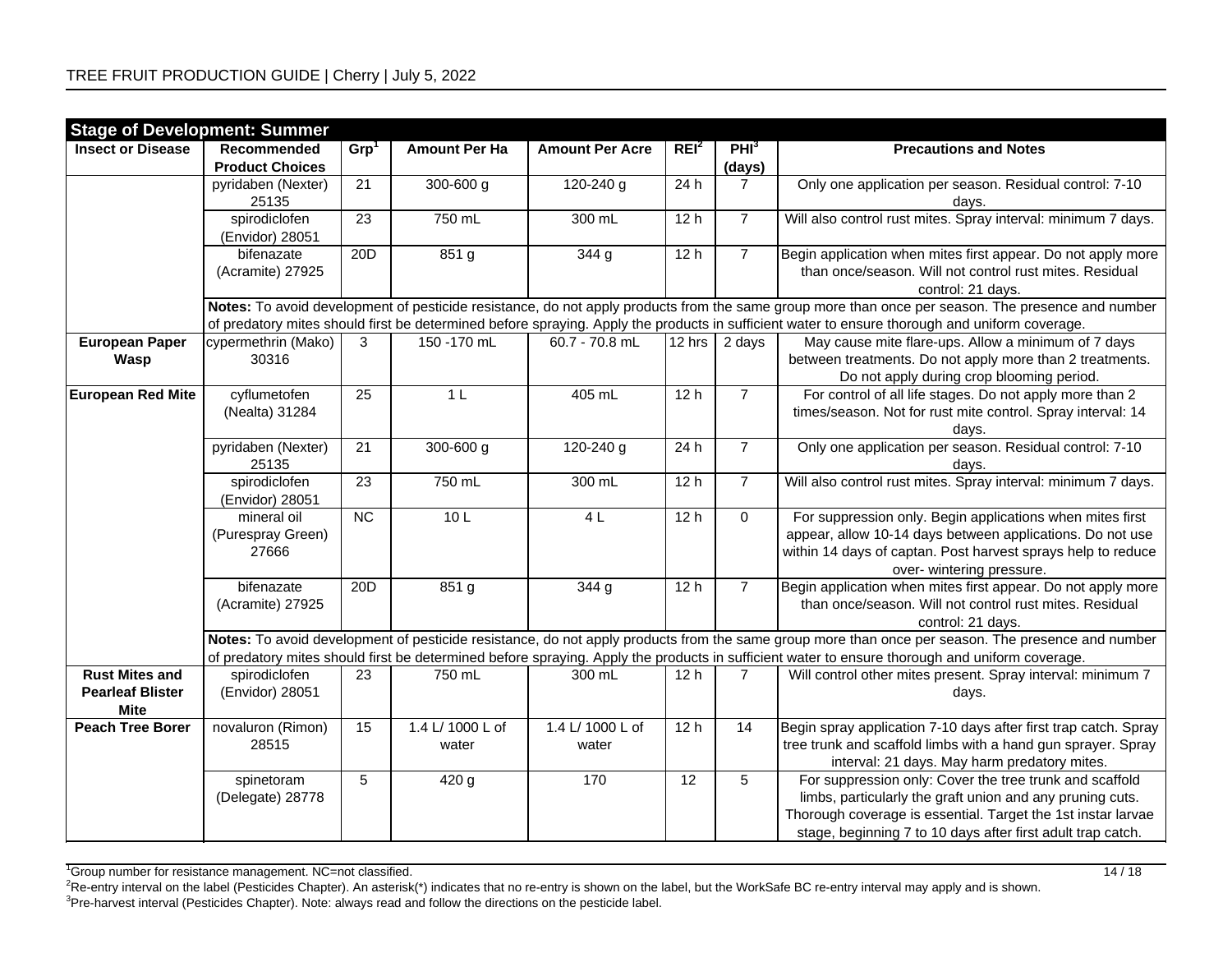| <b>Stage of Development: Summer</b> |                                       |                  |                      |                        |                  |                  |                                                                                                                                                      |
|-------------------------------------|---------------------------------------|------------------|----------------------|------------------------|------------------|------------------|------------------------------------------------------------------------------------------------------------------------------------------------------|
| <b>Insect or Disease</b>            | Recommended                           | Grp <sup>1</sup> | <b>Amount Per Ha</b> | <b>Amount Per Acre</b> | REI <sup>2</sup> | PHI <sup>3</sup> | <b>Precautions and Notes</b>                                                                                                                         |
|                                     | <b>Product Choices</b>                |                  |                      |                        |                  | (days)           |                                                                                                                                                      |
| <b>Stink Bugs</b>                   |                                       |                  |                      |                        |                  |                  | Notes: There are no registered products. Contact field advisor. Products registered for brown marmorated stink bugs (Actara and Clutch) will provide |
|                                     | some control. Check product labels.   |                  |                      |                        |                  |                  |                                                                                                                                                      |
| <b>Powdery Mildew</b>               | flutianil (Gatten)                    | U 13             | 400 - 690 ml         | 162 - 279 ml           | 24               | 3 days           | Use a higher rate and shorter spray interval under high                                                                                              |
| (Sweet Cherries)                    | 34297                                 |                  |                      |                        | hours            |                  | disease pressure. Use water volumes of 280 - 935 litres per                                                                                          |
|                                     |                                       |                  |                      |                        |                  |                  | hectare for concentrate sprays and 936 - 2800 litres per                                                                                             |
|                                     |                                       |                  |                      |                        |                  |                  | hectare for dilute sprays. Max number of applications per                                                                                            |
|                                     |                                       |                  |                      |                        |                  |                  | year: 4. Apply to foliage during the fruiting stage.                                                                                                 |
|                                     | pyraclostrobin +                      | $7 + 11$         | $0.3 - 0.4 L$        | $0.12 - 0.16$ L        | $12h -$          | 0 days           | Limit sprays of Group 11 fungicides to 2 sprays/season.                                                                                              |
|                                     | fluxapyroxad                          |                  |                      |                        | 12               |                  | REI's: hand thinning - 12 days, hand harvesting - 1 days,                                                                                            |
|                                     | (Merivon) 33951                       |                  |                      |                        | days             |                  | mechanical harvesting and all other activities - 12 hours.                                                                                           |
|                                     | pydiflumetofen +                      | $7 + 3$          | 1 <sub>L</sub>       | 405 ml                 | 12               | 0 days           | Max 2 applications, then switch to a non-Group 7 and 3                                                                                               |
|                                     | difenoconazole<br>(Miravis Duo) 33206 |                  |                      |                        | hours            |                  | fungicide. Application interval: 7 - 14 days.                                                                                                        |
|                                     | mefentrifluconazole                   | $\overline{3}$   | $0.25 - 0.375$ L     | $0.1 - 0.15$ L         | 12               | $\mathbf 0$      | Do not make more than 2 sequential applications before                                                                                               |
|                                     | (Cevya) 33405                         |                  |                      |                        | hours            |                  | alternating to a non-group 3 fungicide registered for the                                                                                            |
|                                     |                                       |                  |                      |                        |                  |                  | same use. Begin applications prior to disease development.                                                                                           |
|                                     |                                       |                  |                      |                        |                  |                  | Apply an additional applic. at an interval of 7 - 14 days if                                                                                         |
|                                     |                                       |                  |                      |                        |                  |                  | disease persists or weather conditions are favourable for                                                                                            |
|                                     |                                       |                  |                      |                        |                  |                  | disease development.                                                                                                                                 |
|                                     | fluopyram +                           | $7 + 11$         | 300-400 mL           | 121-162 mL             | 12h              | 1 day            | Use higher rate for high disease pressure. Rotate with                                                                                               |
|                                     | trifloxystrobin (Luna                 |                  |                      |                        |                  |                  | fungicides from other groups. Limit use of group 11                                                                                                  |
|                                     | Sensation) 32107                      |                  |                      |                        |                  |                  | fungicides to 2 applications per season.                                                                                                             |
|                                     | metrafenone                           | $\overline{U8}$  | 750 mL - 1.12 L      | 304 - 453 mL           | 12h              | $\overline{7}$   | Apply prior to onset of disease and at 14 - 21 day intervals.                                                                                        |
|                                     | (Vivando) 29765                       |                  |                      |                        |                  |                  | Maximum of 2 sprays/season.                                                                                                                          |
|                                     | trifloxystrobin (Flint)               | 11               | 175-210 g            | 71-85 g                | $12h -$          | $\mathbf{1}$     | Use the higher rate when disease pressure is severe. Limit                                                                                           |
|                                     | 30619                                 |                  |                      |                        | 4                |                  | sprays of class 11 fungicides to 2 per season. 4 days REI for                                                                                        |
|                                     |                                       |                  |                      |                        | days             |                  | thinning.                                                                                                                                            |
|                                     | mineral oil                           | NC               | 10L                  | 4L                     | 12h              | $\mathbf 0$      | For suppression of powdery mildew, apply in a minimum of                                                                                             |
|                                     | (Purespray Green)                     |                  |                      |                        |                  |                  | 1000 L water/ha for two weeks after full bloom to pit                                                                                                |
|                                     | 27666                                 |                  |                      |                        |                  |                  | hardening at 10-14 day intervals. Do not use in combination                                                                                          |
|                                     |                                       |                  |                      |                        |                  |                  | with or within 14 days of sulphur or captan.                                                                                                         |
|                                     | sulphur (Cosavet DF                   | M <sub>2</sub>   | 7.0 kg               | 2.8 kg                 | 24h              | $\mathbf{1}$     | May cause injury during hot weather.                                                                                                                 |
|                                     | Edge 31869,                           |                  |                      |                        |                  |                  |                                                                                                                                                      |
|                                     | Kumulus 18836)                        |                  |                      |                        |                  |                  |                                                                                                                                                      |
|                                     | boscalid +                            | $\sqrt{7+11}$    | 750g - 1 kg          | $300 g - 405 g$        | dry -            | $\mathbf 0$      | Limit sprays of class 11 fungicides (Flint, Cabrio, Pristine) to                                                                                     |
|                                     | pyraclostrobin                        |                  |                      |                        | 10               |                  | 2 per season for resistance management.                                                                                                              |
|                                     | (Pristine WG) 27985                   |                  |                      |                        | days             |                  |                                                                                                                                                      |
|                                     | penthiopyrad                          | $\overline{7}$   | $1.0 - 1.75$ L       | 405-709 mL             | 12 <sub>h</sub>  | $\mathbf 0$      | Do not apply more than 2 times per season. Use high rate for                                                                                         |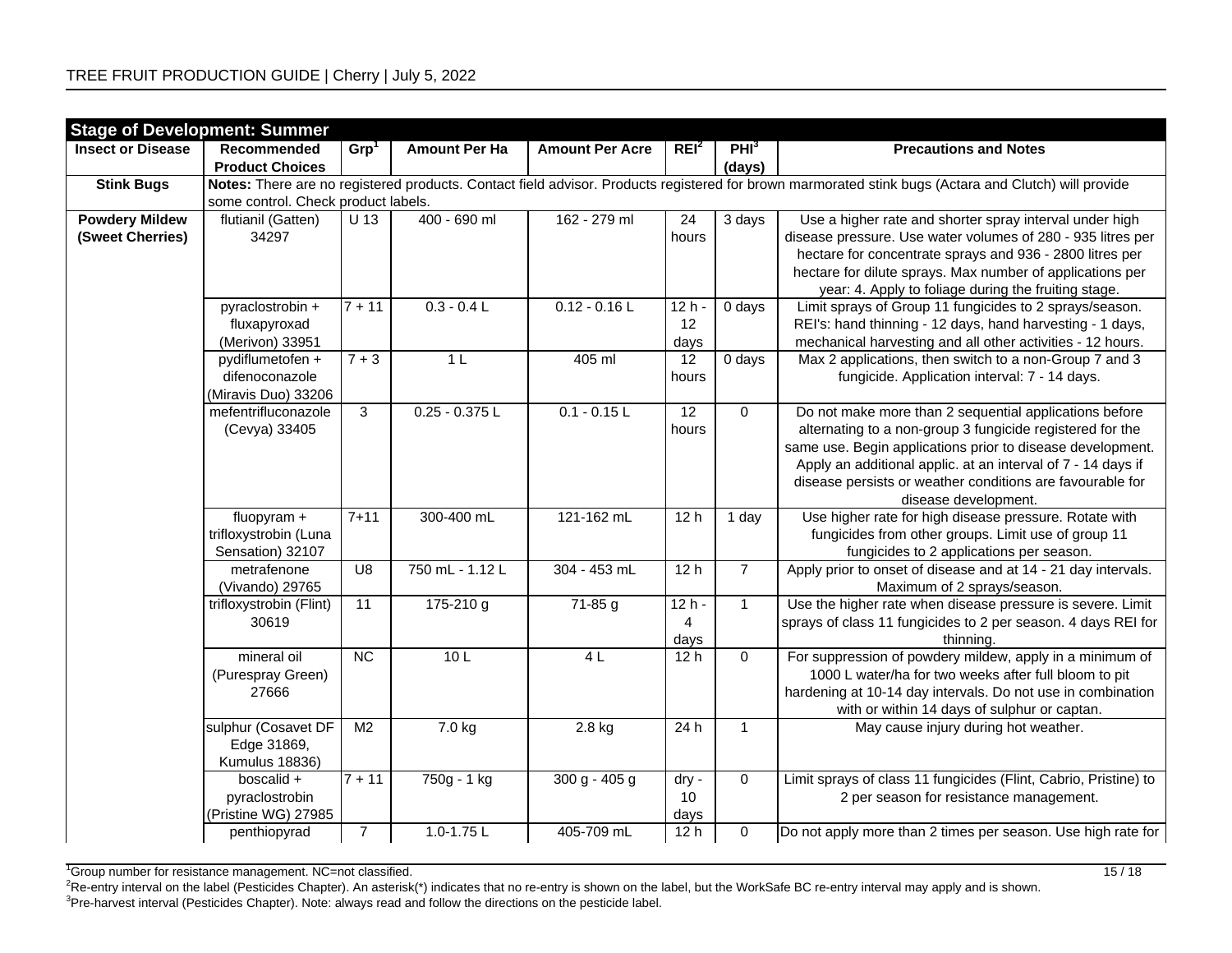|                          | <b>Stage of Development: Summer</b> |                     |                      |                        |                  |                  |                                                                                                                                                          |
|--------------------------|-------------------------------------|---------------------|----------------------|------------------------|------------------|------------------|----------------------------------------------------------------------------------------------------------------------------------------------------------|
| <b>Insect or Disease</b> | Recommended                         | Grp <sup>1</sup>    | <b>Amount Per Ha</b> | <b>Amount Per Acre</b> | REI <sup>2</sup> | PHI <sup>3</sup> | <b>Precautions and Notes</b>                                                                                                                             |
|                          | <b>Product Choices</b>              |                     |                      |                        |                  | (days)           |                                                                                                                                                          |
|                          | (Fontelis) 30331                    |                     |                      |                        |                  |                  | high disease pressure.                                                                                                                                   |
|                          | pyraclostrobin                      | 11                  | 670 g                | 270 g                  | $12h -$          | 10               | Use tank mixes with caution. Limit sprays of class 11                                                                                                    |
|                          | (Cabrio) 27323                      |                     |                      |                        | 9                |                  | fungicides (Flint, Cabrio, Pristine) to 2 per season.                                                                                                    |
|                          |                                     |                     |                      |                        | days             |                  |                                                                                                                                                          |
|                          |                                     |                     |                      |                        |                  |                  | Notes: Caution - mildew resistance to group 3 fungicides (Nova, Indar, Jade, Topas, Mission, Quash) may be developing. Limit use of group 3 fungicides   |
|                          |                                     |                     |                      |                        |                  |                  | to 2 sprays/season on cherry. Avoid using these products late in the season if powdery mildew is abundant. Group 11 fungicides are also at high risk for |
|                          | resistance.                         |                     |                      |                        |                  |                  |                                                                                                                                                          |
| <b>Brown Rot</b>         | pyraclostrobin +                    | $\overline{7}$ + 11 | $0.3 - 0.4 L$        | $0.12 - 0.16$ L        | $12h -$          | 0 days           | Limit sprays of Group 11 fungicides to 2 sprays/season.                                                                                                  |
|                          | fluxapyroxad                        |                     |                      |                        | 12               |                  | REI's: hand thinning - 12 days, hand harvesting - 1 days,                                                                                                |
|                          | (Merivon) 33951                     |                     |                      |                        | days             |                  | mechanical harvesting and all other activities - 12 hours.                                                                                               |
|                          | pydiflumetofen +                    | $\frac{1}{7+3}$     | 1 <sub>L</sub>       | 405 ml                 | 12               | 0 days           | Max 2 applications per year, then switch to a non-Group 7                                                                                                |
|                          | difenoconazole                      |                     |                      |                        | hours            |                  | and 3 fungicide. Application interval: 7 - 14 days.                                                                                                      |
|                          | (Miravis Duo) 33206                 |                     |                      |                        |                  |                  |                                                                                                                                                          |
|                          | mefentrifluconazole                 | $\overline{3}$      | $0.25 - 0.375$ L     | $0.1 - 0.15$ L         | 12               | $\mathbf 0$      | Do not make more than 2 sequential applications before                                                                                                   |
|                          | (Cevya) 33405                       |                     |                      |                        | hours            |                  | alternating to a non-group 3 fungicide registered for the                                                                                                |
|                          |                                     |                     |                      |                        |                  |                  | same use. Begin applications prior to disease development.                                                                                               |
|                          |                                     |                     |                      |                        |                  |                  | Apply an additional applic. at an interval of 7 - 14 days if                                                                                             |
|                          |                                     |                     |                      |                        |                  |                  | disease persists or weather conditions are favourable for                                                                                                |
|                          | fluopyram +                         | $7 + 11$            | 300-400 mL           | 121-162 mL             | 12h              | 1 day            | disease development.<br>Use higher rate for high disease pressure. Rotate with                                                                           |
|                          | trifloxystrobin (Luna               |                     |                      |                        |                  |                  | fungicides from other groups. Limit use of group 11                                                                                                      |
|                          | Sensation) 32107                    |                     |                      |                        |                  |                  | fungicides to 2 applications per season.                                                                                                                 |
|                          | Isofetamid (Kenja)                  | $\overline{7}$      | 913 ml               | 369 ml                 | 12 hrs           | $\mathbf{1}$     | Suppression only. Apply with a silicone surfactant. Do not                                                                                               |
|                          | 31758                               |                     |                      |                        |                  |                  | apply more than 2 consecutive Group 7 applications.                                                                                                      |
|                          |                                     |                     |                      |                        |                  |                  | Maximum of 3 applications per year.                                                                                                                      |
|                          | metconazole                         | $\mathbf{3}$        | $175 - 280$ g        | $71 - 113$ g           | $12h -$          | 14               | For fruit brown rot apply 14-21 days before harvest.                                                                                                     |
|                          | (Quash 30402)                       |                     |                      |                        | 9                |                  | Maximum 1 application/season. REI of 9 days is for thinning.                                                                                             |
|                          |                                     |                     |                      |                        | days             |                  |                                                                                                                                                          |
|                          | fenhexamid                          | 17                  | 1.7 kg               | 690 g                  | 4 h              | $\mathbf{1}$     | Do not apply more than 2 consecutive applications.                                                                                                       |
|                          | (Elevate) 25900                     |                     |                      |                        |                  |                  |                                                                                                                                                          |
|                          | propiconazole                       | 3                   | 500 mL               | 200 mL                 | $\mathbf{3}$     | 3                | Caution - mildew resistance to Group 3 fungicides may be                                                                                                 |
|                          | (Topas 30163, Jade                  |                     |                      |                        | days             |                  | developing. Limit use of Group 3 fungicides (Indar, Nova,                                                                                                |
|                          | 24030, Tilt 19346)                  |                     |                      |                        |                  |                  | Topas, Jade, Tilt, Quash) to 2 sprays/season. Rotate with                                                                                                |
|                          |                                     |                     |                      |                        |                  |                  | fungicides from different groups.                                                                                                                        |
|                          | boscalid (Cantus)                   | $\overline{7}$      | 370 g                | 150 <sub>g</sub>       | 12h              | $\pmb{0}$        | Avoid more than 2 consecutive applications.                                                                                                              |
|                          | 30141                               |                     |                      |                        |                  |                  |                                                                                                                                                          |
|                          | fenbuconazole                       | $\overline{3}$      | 140 g                | 57 g                   | 12h              | $\mathbf{1}$     | Caution - mildew resistance to group 3 fungicides may be                                                                                                 |
|                          | (Indar) 27294                       |                     |                      |                        |                  |                  | developing. Limit use of group 3 fungicides (Indar, Nova,                                                                                                |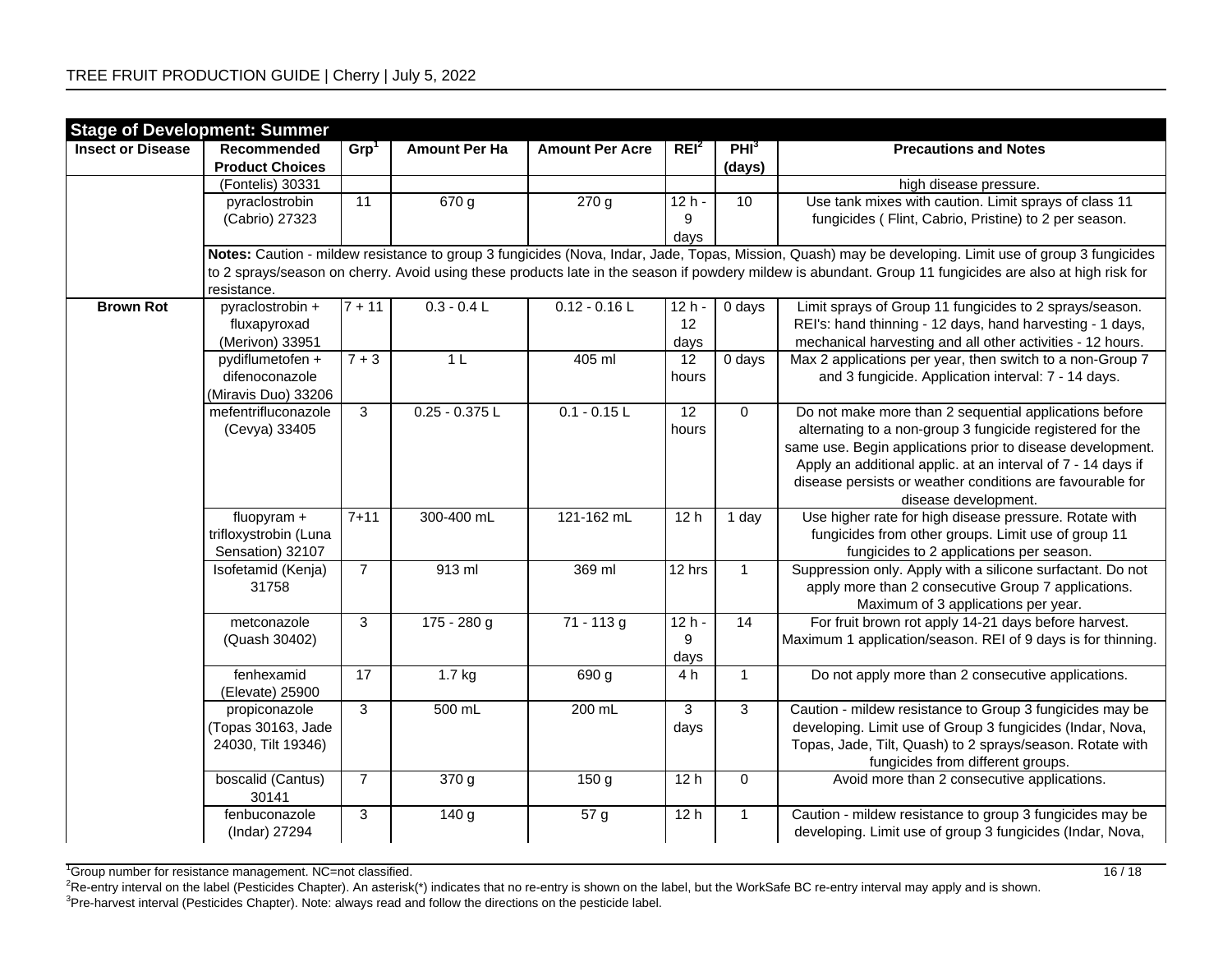| <b>Stage of Development: Summer</b> |                        |                |                      |                                                                            |                  |                  |                                                                                                                                                        |
|-------------------------------------|------------------------|----------------|----------------------|----------------------------------------------------------------------------|------------------|------------------|--------------------------------------------------------------------------------------------------------------------------------------------------------|
| <b>Insect or Disease</b>            | Recommended            | Grp'           | <b>Amount Per Ha</b> | <b>Amount Per Acre</b>                                                     | REI <sup>2</sup> | PHI <sup>3</sup> | <b>Precautions and Notes</b>                                                                                                                           |
|                                     | <b>Product Choices</b> |                |                      |                                                                            |                  | (days)           |                                                                                                                                                        |
|                                     |                        |                |                      |                                                                            |                  |                  | Topas, Jade, Tilt, Quash) to 2 sprays/season. Rotate with                                                                                              |
|                                     |                        |                |                      |                                                                            |                  |                  | fungicides from different groups.                                                                                                                      |
|                                     | myclobutanil (Nova     | 3              | 340 <sub>g</sub>     | 140 g                                                                      | 12               |                  | Caution - mildew resistance to group 3 fungicides may be                                                                                               |
|                                     | 40WP) 22399            |                |                      |                                                                            | $h-12$           |                  | developing. Limit use of group 3 fungicides (Indar, Nova,                                                                                              |
|                                     |                        |                |                      |                                                                            | days             |                  | Topas, Jade, Tilt, Quash) to 2 sprays/season. Rotate with                                                                                              |
|                                     |                        |                |                      |                                                                            |                  |                  | fungicides from different groups. 12 days REI for thinning.                                                                                            |
|                                     | boscalid +             | $7 + 11$       | 750 g - 1 kg         | 304 - 405 mL                                                               | dry -            | $\Omega$         | Limit sprays of Class 11 fungicides (Flint, Cabrio, Prisitine) to                                                                                      |
|                                     | pyraclostrobin         |                |                      |                                                                            | 10               |                  | 2 per season for resistance management.                                                                                                                |
|                                     | (Pristine WG) 27985    |                |                      |                                                                            | days             |                  |                                                                                                                                                        |
|                                     | penthiopyrad           | $\overline{7}$ | 1.0-1.75 L           | 405-709 mL                                                                 | 12 <sub>h</sub>  | $\Omega$         | Do not apply more than 2 times/season. Use high rate for                                                                                               |
|                                     | (Fontelis) 30331       |                |                      |                                                                            |                  |                  | high disease pressure. Use minimum of 1.25 L/ha to also                                                                                                |
|                                     |                        |                |                      |                                                                            |                  |                  | control botrytis.                                                                                                                                      |
|                                     | captan (Captan         | M4             | $3.75 - 4.5$ kg      | $1.5 - 1.8$ kg                                                             | 48 h             | $\overline{2}$   |                                                                                                                                                        |
|                                     | Supra 33641,           |                |                      |                                                                            |                  |                  |                                                                                                                                                        |
|                                     | Maestro 33488)         |                |                      |                                                                            |                  |                  |                                                                                                                                                        |
|                                     |                        |                |                      |                                                                            |                  |                  | Notes: Fruit becomes increasingly susceptible to brown rot as it ripens. Rotate fungicides for resistance management. Follow pre-harvest intervals.    |
| <b>Botrytis Rot of</b>              | penthiopyrad           |                | 1.25-1.75 L          | 506-709 mL                                                                 | 12 <sub>h</sub>  | 0                | Do not apply more than 2 times per season. Use high rate for                                                                                           |
| <b>Cherry</b>                       | (Fontelis) 30331       |                |                      |                                                                            |                  |                  | high disease pressure.                                                                                                                                 |
|                                     |                        |                |                      |                                                                            |                  |                  | Notes: Many fungicides used for brown rot will also help to control botrytis, including Kenja, Rovral, Elevate, Pristine, Cantus and Senator. However, |
|                                     |                        |                |                      | botrytis resistance to Rovral and Senator may be present in some orchards. |                  |                  |                                                                                                                                                        |

|                            | <b>Stage of Development: Post-Harvest</b>                              |                  |                      |                        |                  |                  |                                                               |  |  |  |  |
|----------------------------|------------------------------------------------------------------------|------------------|----------------------|------------------------|------------------|------------------|---------------------------------------------------------------|--|--|--|--|
| <b>Insect or Disease</b>   | Recommended                                                            | Grp <sup>1</sup> | <b>Amount Per Ha</b> | <b>Amount Per Acre</b> | REI <sup>2</sup> | PHI <sup>3</sup> | <b>Precautions and Notes</b>                                  |  |  |  |  |
|                            | <b>Product Choices</b>                                                 |                  |                      |                        |                  | (days)           |                                                               |  |  |  |  |
| <b>Cherry Fruit Flies</b>  | dimethoate (Cygon)                                                     | 1B               | 2.25L                | 910 mL                 | $12h -$          | n/a              | Will also control apple mealy bug, pear sawfly (cherry slug). |  |  |  |  |
|                            | 25651                                                                  |                  |                      |                        | 20               |                  |                                                               |  |  |  |  |
|                            |                                                                        |                  |                      |                        | days             |                  |                                                               |  |  |  |  |
| <b>Shothole Borer</b>      | Notes: See description of shothole borer for cultural control options. |                  |                      |                        |                  |                  |                                                               |  |  |  |  |
| <b>Mealybugs</b>           | <b>Notes:</b> See notes. See description of mealybugs.                 |                  |                      |                        |                  |                  |                                                               |  |  |  |  |
| <b>Bacterial Canker of</b> | Copper hydroxide                                                       | M1               | $8.8 - 13.1 L$       | $3.5 - 5.3$ L          | 48 hrs           | 2 days           | Apply when 3/4 leaves have fallen. Use low rate for small     |  |  |  |  |
| <b>Stone Fruits</b>        | (Parasol) 25901                                                        |                  |                      |                        |                  |                  | trees, high rate for large trees.                             |  |  |  |  |
|                            | copper octanoate                                                       | M <sub>1</sub>   | Prepare 0.5-2%       |                        |                  |                  | Apply 470-940 L of mixture/ha at 10% and 80% leaf fall        |  |  |  |  |
|                            | (Cueva Commercial)                                                     |                  | solution (5-20       |                        |                  |                  | (maximum 6 applications per season). See bacterial canker     |  |  |  |  |
|                            | 31825                                                                  |                  | $L/1000$ L water)    |                        |                  |                  | description.                                                  |  |  |  |  |
|                            | copper oxychloride                                                     | M1               | 6-9 kg               | $2.4 - 3.6$ kg         | 48 h             | n/a              | Apply when at least 75% leaves have fallen to protect leaf    |  |  |  |  |
|                            | (Copper Spray                                                          |                  |                      |                        |                  |                  | scars.                                                        |  |  |  |  |
|                            | 19146)                                                                 |                  |                      |                        |                  |                  |                                                               |  |  |  |  |
|                            |                                                                        |                  |                      |                        |                  |                  |                                                               |  |  |  |  |